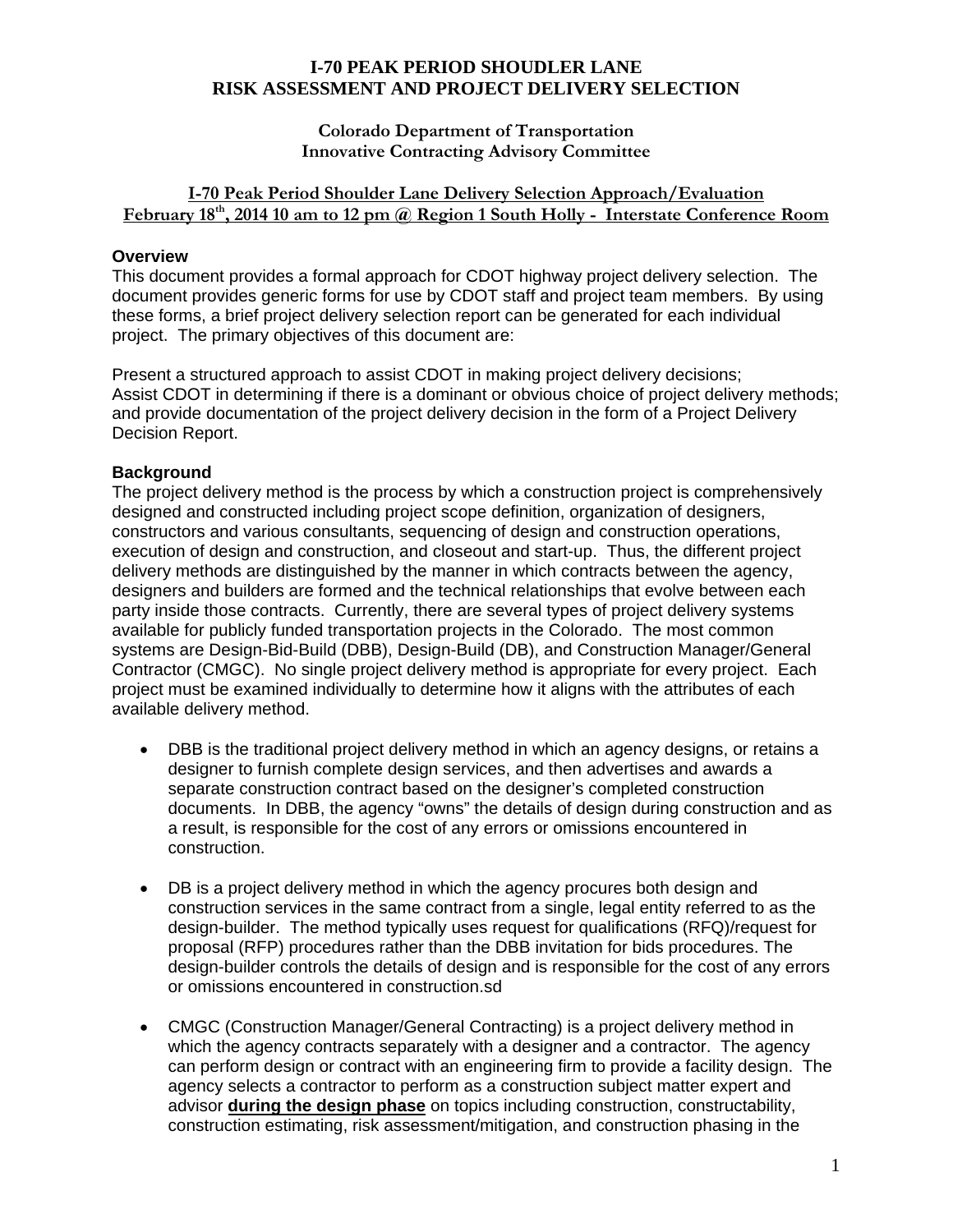design phase. The significant characteristic of this delivery method is a contract between an agency and a contractor who will be at risk for the final cost and time of construction if the owner agency accepts a GMP (Guaranteed Maximum Price) proposal from the contractor. If the GMP is accepted, the contractor then serves as the general contractor during construction. If the owner agency rejects a GMP, the project may be advertised and the contractor who provided the CMGC services shall not be able to bid on the project. Construction industry/Contractor input into the design development and constructability of complex and innovative projects are the major reasons an agency would select the CMGC method. Unlike DBB, CMGC brings the builder into the design process at a stage where definitive input can have a positive impact on the project. CMGC is particularly valuable for new non-standard types of designs where it is difficult for the owner to develop the technical requirements that would be necessary for a DB procurement without industry input.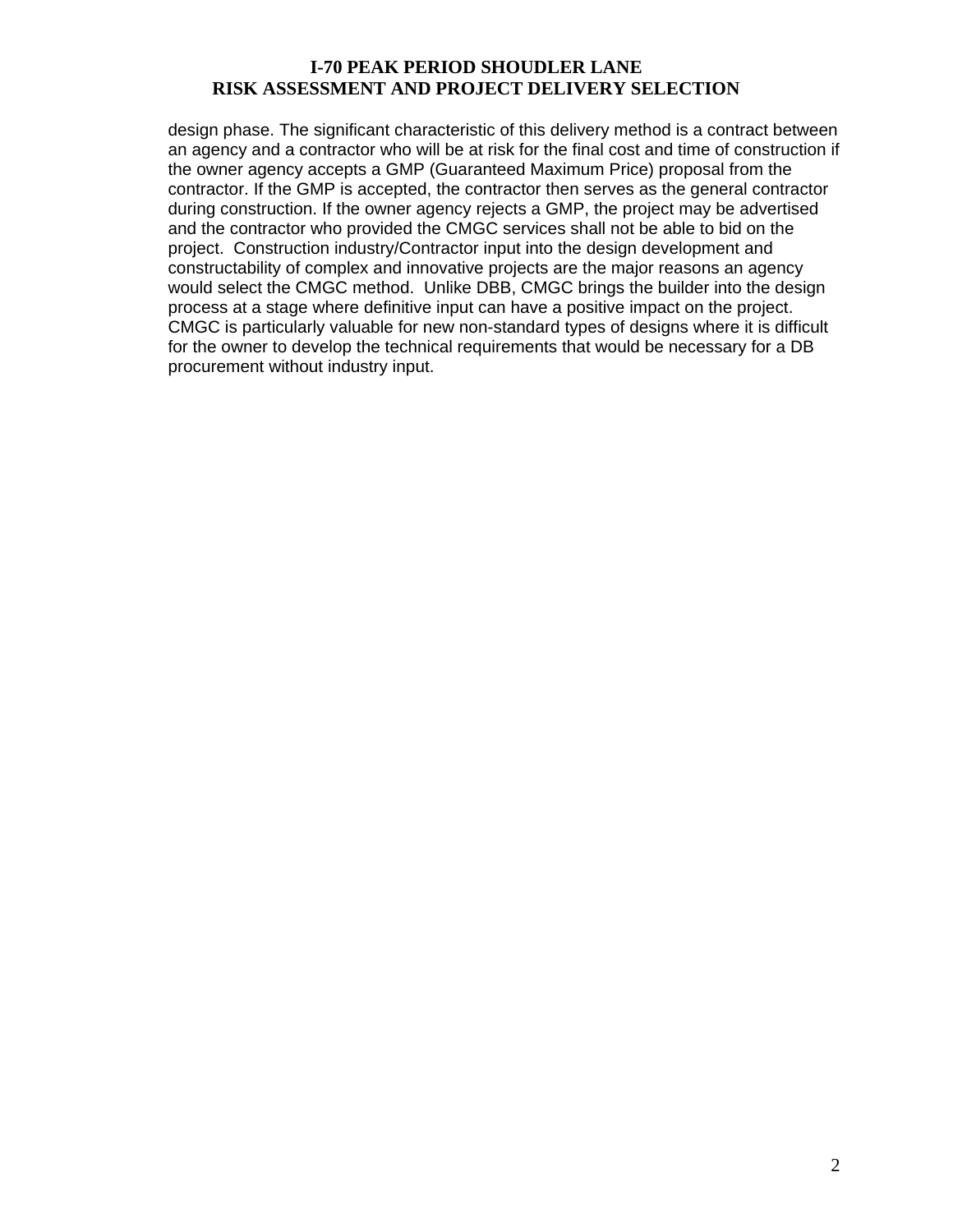### **Colorado Department of Transportation Innovative Contracting Advisory Committee Project Delivery Selection Approach**

This document provides generic forms for use by CDOT staff. By using these forms, a brief project delivery selection report can be generated for each individual project. The process is divided into the following sections.

- Describe the project and set the project goals
- Determine and review project dependent constraints
- Assess the five primary factors (these factors most often determine the selection).
	- 1. Complexity & Innovation
	- 2. Initial Project Risk Assessment
	- 3. Delivery Schedule
	- 4. Cost
	- 5. Level of Design
- Perform a brief pass/fail analysis of the secondary factors to ensure that they are not relevant to the decision.
	- 6. Staff Experience/Availability (Owner)
	- 7. Level of Oversight and Control
	- 8. Competition and Contractor Experience
- If first three steps do not result in clear determination of the method of delivery then perform a more rigorous evaluation of all eight factors against the three potential methods of delivery (DBB, DB and CM/GC).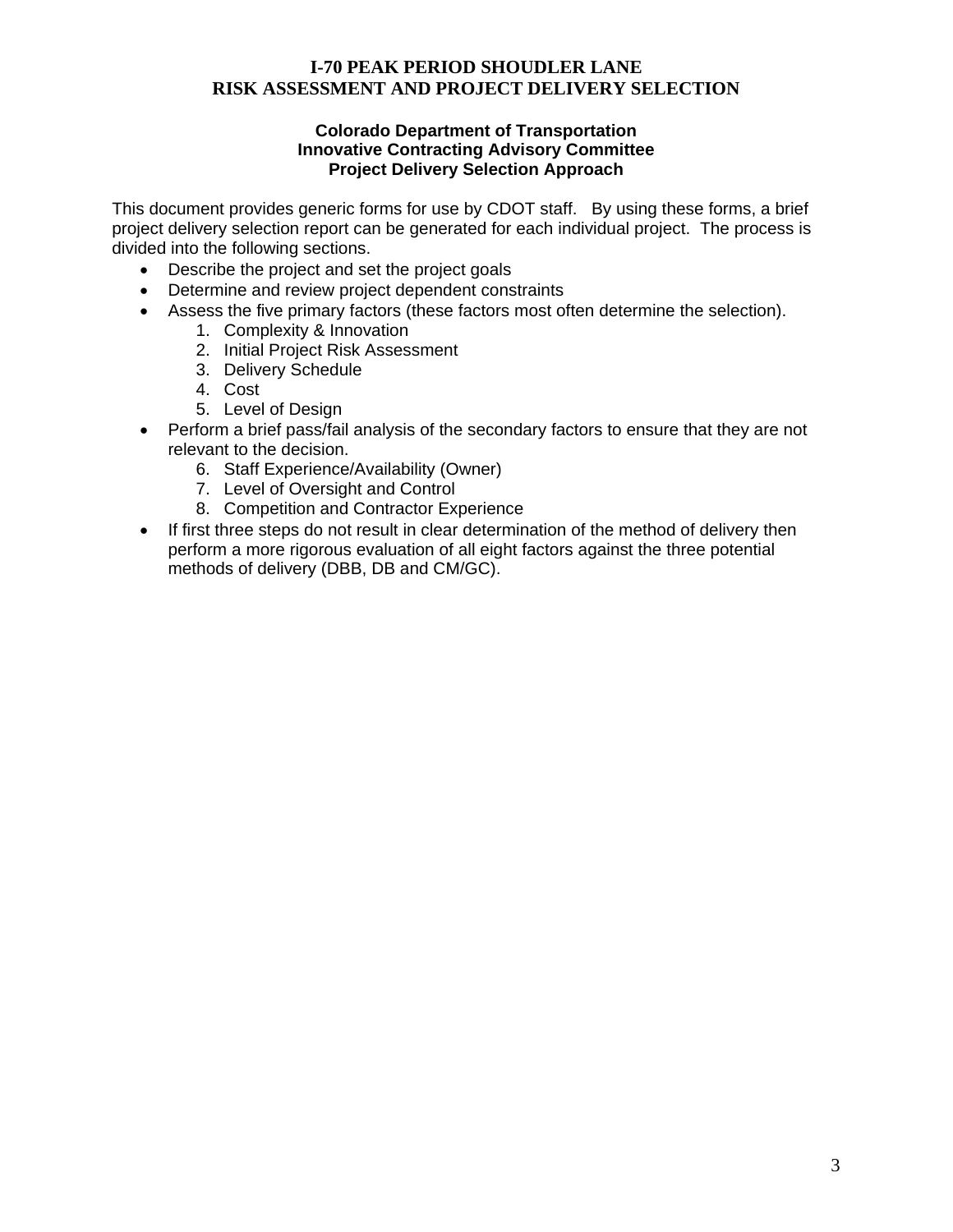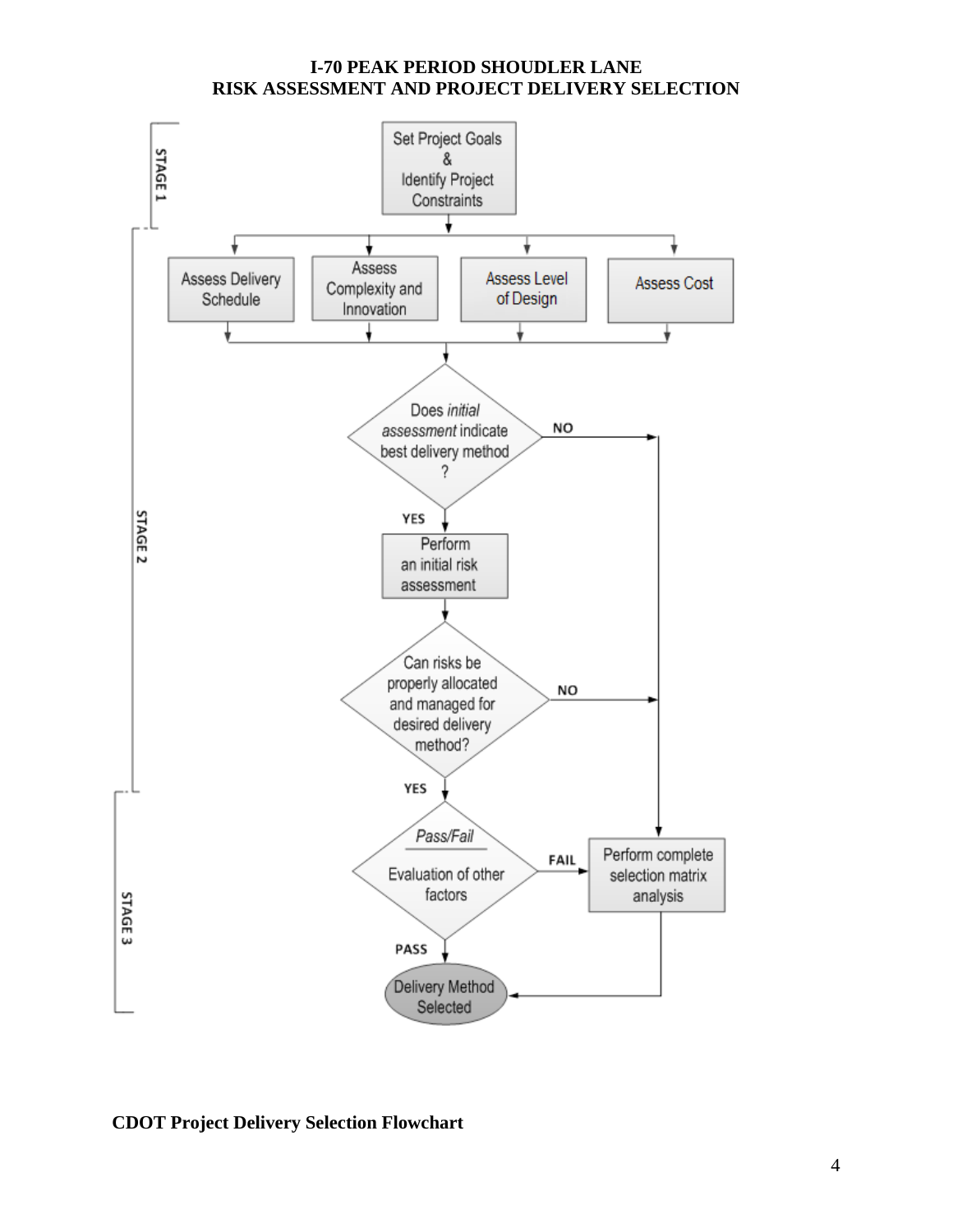The following forms and appendices are included to facilitate this process.

## **Project description checklist**

Provide information on the project that is using this tool. This includes size, type, funding, risks, complexities, etc. All information should be developed for the specific project.

## **Project Goals worksheet – including example project goals**

A careful determination of the project goals is an instrumental first step of the process that will guide both the selection of the appropriate method of delivery as well as the specific delivery procurement process and implementation of the project.

# **Project Constraints worksheet (Go / No‐Go Decisions)**

Carefully review all possible constraints to the project. These constraints can potentially eliminate a project delivery method before the evaluation process begins.

## **Project Delivery Selection Matrix Summary**

The Project Delivery Selection Matrix Summary summarizes the assessment of the eight Evaluation Factors for the three delivery methods. The form is qualitatively scored using the scoring provided in table 1 below.

### **Table 1 - Factor Evaluation Scoring Key**

- **+ +** Most appropriate delivery method
- **+** Appropriate delivery method
- **–** Least appropriate delivery method
- **X** Fatal Flaw (discontinue evaluation of this method)
- **NA** Factor not applicable or not relevant to the selection

The form also includes a section for comments and conclusions.The completed Project Delivery Selection Matrix Summary should provide an executive summary of the key reasons for the selection of the method of delivery**.** 

## **Workshop Blank Form**

This form can be used by the project team for additional documentation of the process. In particular it can be used to elaborate on Evaluation Factor 4. "Initial Project Risk Assessment".

## **Evaluation Factor Project Delivery Method Opportunity/Obstacle Summary**

These forms are used to summarize the assessments by the project team of the opportunities and obstacles associated with each delivery method relative to each of the eight Evaluation Factors. The bottom of each form allows for a qualitative conclusion using the same notation as described above. Those conclusions then are transferred to the **Project Delivery Selection Matrix Summary.**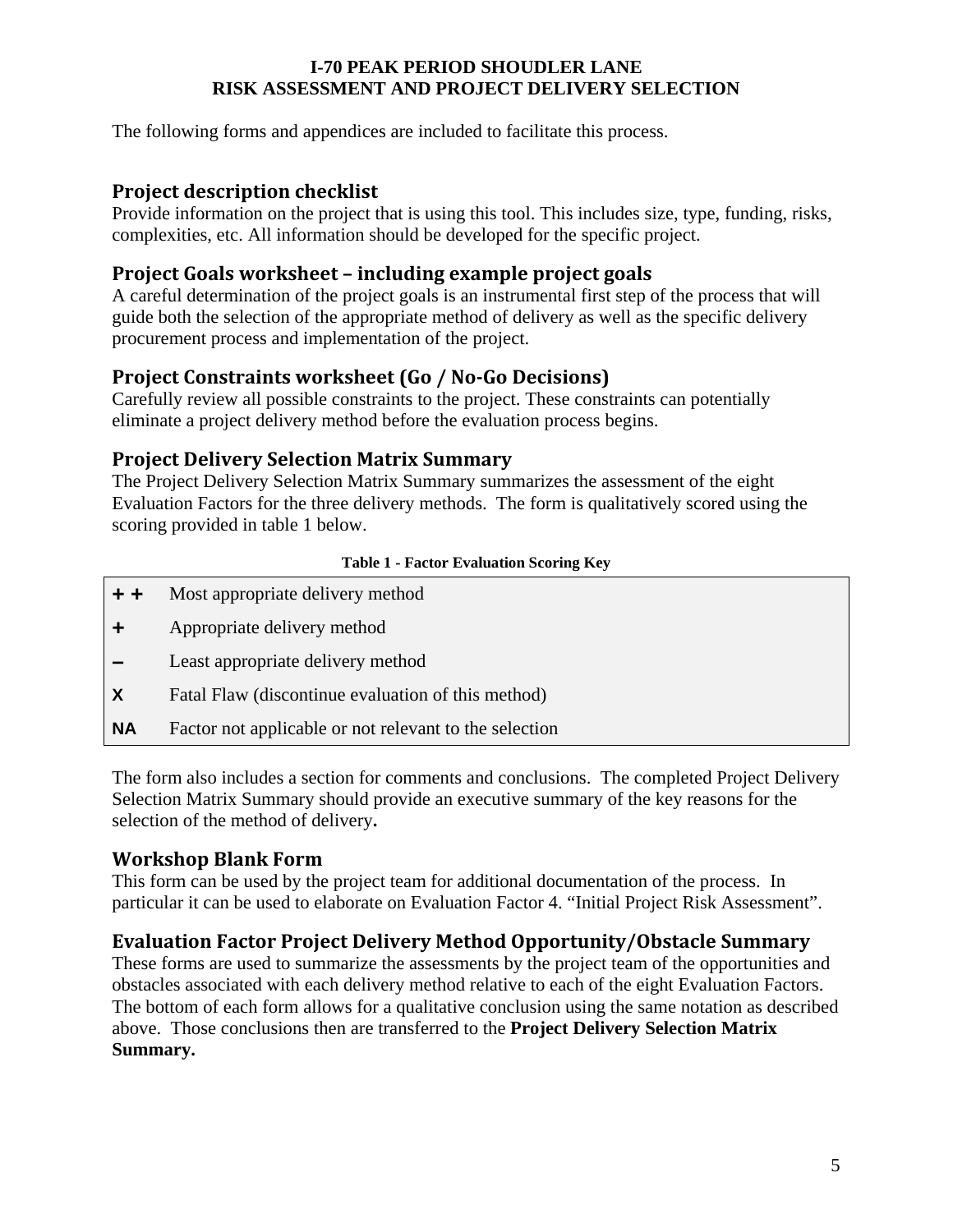# **Appendix – Opportunity/Obstacle Checklists**

These forms provide the project team with guidance concerning typical delivery method opportunities and obstacles associated with each of the eight Evaluation Factors. However, these checklist include general information and are not an all-inclusive checklist. Use the checklists as a supplement to developing project specific opportunities and obstacles.

## **Appendix – Initial Risk Assessment Guidance**

Because of the unique nature of Evaluation Factor 4. "Initial Project Risk Assessment", the Appendix provides the project team with additional guidance for evaluation of that factor including: Typical CDOT Transportation Project Risks; a General Project Risks Checklist; and a Risk Opportunities/Obstacles Checklist.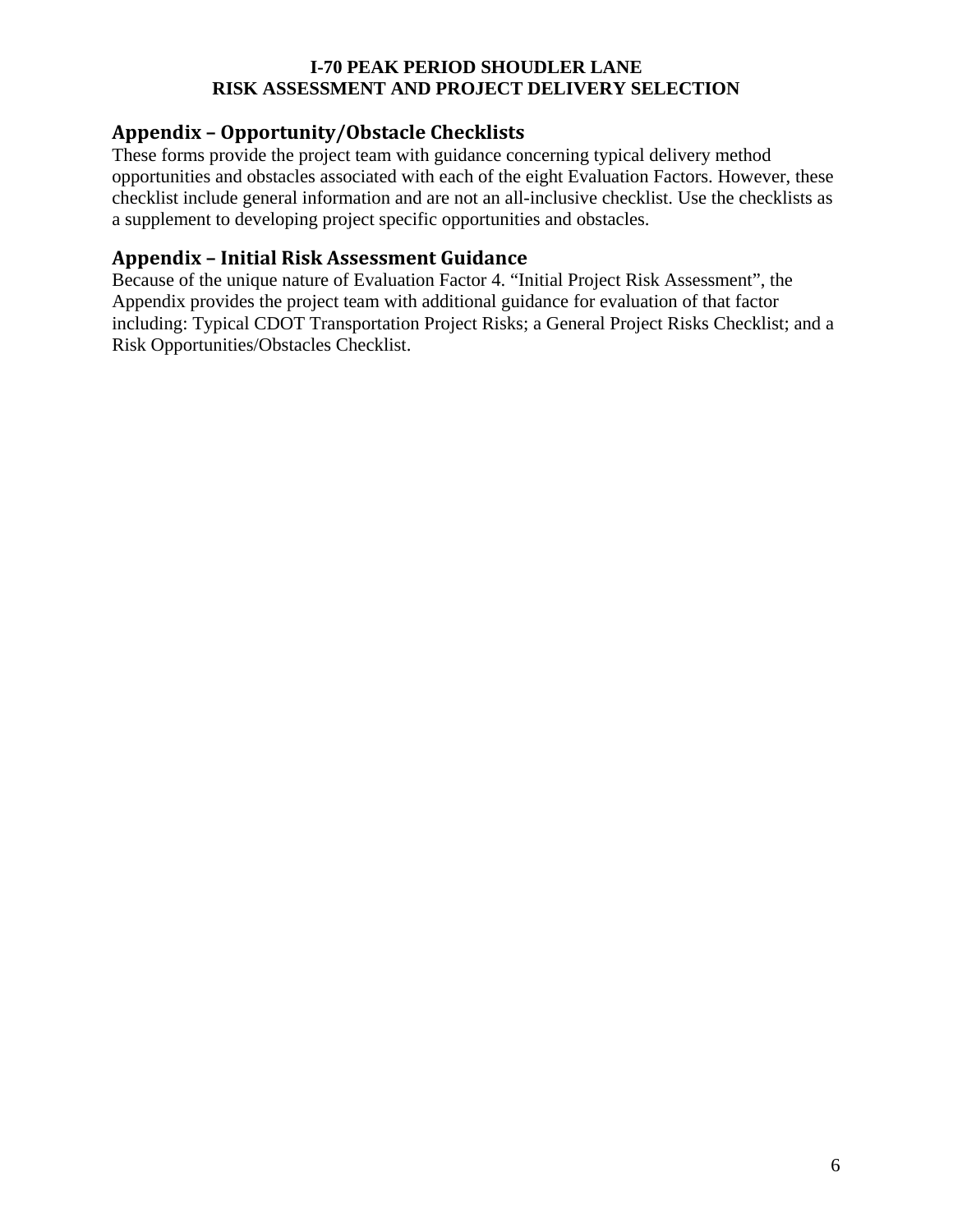### **Project Description Checklist**

The following items should be considered in the project description as applicable. Other items can be added if they influence the project delivery decision. Relevant documents can be added as appendices.

| 0 | <b>Project Name:</b>                | I-70 Eastbound Peak Period Shoulder Lane                                                                                                                                        |
|---|-------------------------------------|---------------------------------------------------------------------------------------------------------------------------------------------------------------------------------|
| ◻ | <b>Project Location and Limits:</b> | Interstate 70 between Mileposts 230.0 and 242.0. The<br>project is located in the I-70 Corridor beginning west of<br>Empire Junction to the Twin Tunnels east of Idaho Springs. |
| □ | Project Budget:                     | The Estimated Design and Construction Budget for this<br>project is \$47 million.                                                                                               |
| □ | Project Est. Date:                  | The Estimated Delivery Date is Fall 2015.                                                                                                                                       |
| 0 | The Req. Date:                      | The Required Delivery Date for the Managed Lane to be<br>open to traffic is Fall of 2015.                                                                                       |
| □ | <b>Project Corridor</b>             | Interstate 70 West Mountain Corridor                                                                                                                                            |
| ◻ | Project Funding:                    | The Sources of Funding for this project are State, Federal,<br>Bridge Enterprise, and FASTER dollars.                                                                           |

- $\Box$  Major Features of Work include:
	- o Minor I-70 mainline and ramp widening;
	- o HMA overlay of I-70 entire project limits;
	- o Construction of multiple retaining walls to accommodate widening;
	- o Installation of active traffic management (ATM) devices and ITS infrastructure;<br>o Installation of tolling devices and Infrastructure;
	- Installation of tolling devices and Infrastructure;
	- o Replacement of SH 103 Bridge over I70 with interchange improvements;
	- o Replacement of Exit 241 Bridge over I70 with interchange improvements;
	- o Rock excavation/scaling and rock fall mitigation;
	- o Drainage and permanent water quality improvements;
	- o Employ and construct recommended mitigation for SWEEP, ALIVE, 106, and SCAP committees;
	- o Enhancements to Water Wheel Park adjacent to the SH 103 interchange.
- $\Box$  Major Schedule Milestones
	- o Risk Assessment/Delivery Method Evaluation February 18, 2014
	- o Team Scoping Workshop April, 2014
	- o Preconstruction Phase June 2013 to June 2014
	- o Construction Phases June 2014 to October 2015
	- $\circ$  Construction Package 1 (Walls and Widening) NTP: June 1<sup>st</sup>, 2014
	- o Construction Package 2 (Utilities/ATM/ITS/Signage) NTP: July 1<sup>st</sup>, 2014
	- o Construction Package 3 (SH 103 Interchange and Bridge) NTP: March 1<sup>st</sup>, 2015
	- $\circ$  Construction Package 4 (Exit 241 Interchange and Bridge) NTP: March 1<sup>st</sup>, 2015
	- o Construction Package 5 (Final Paving, Tolling/ITS integration/Testing) NTP: March  $1<sup>st</sup>$ , 2015
	- o East bound Peak Period Shoulder Lane open to traffic No later than October 31st, 2015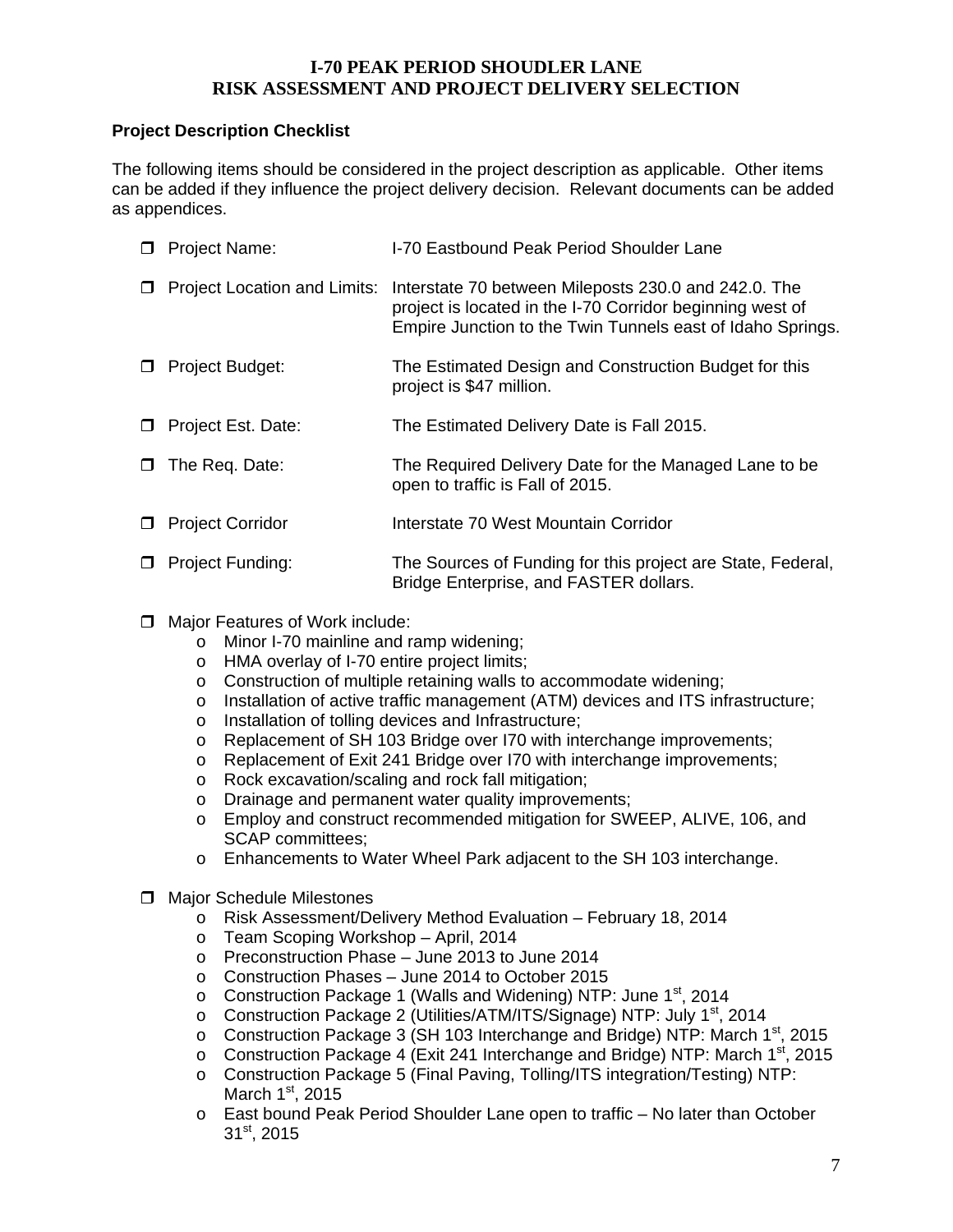- $\Box$  The major project stakeholders are:
	- o City of Idaho Springs
	- o Traveling public (State and out of State)
	- o CDOT
	- o FHWA
	- o SWEEP Committee
	- o ALIVE Committee
	- o 106 Committee
	- o DRCOG
	- o Summit, Jefferson, and Clear Creek Counties, Denver and Metro Counties
- $\Box$  Major Challenges
	- o Meeting project goals and objectives within the schedule, scope, and budget
	- o Minimizing throw away work for future I-70 Realignment
	- o Keeping PEIS/ROD and Corridor CSS Commitments
	- o Protecting Clear Creek, minimizing impacts to environmental resources
	- o Minimizing delays through project corridor
	- o Detours during bridge construction
	- o HMA placement in mountainous, high traffic volume corridor
	- o WB PPSL Feasibility will be underway and could be added to project in additional packages
- $\Box$  Major Opportunities
	- $\circ$  To provide flexibility in construction phasing and longer window for construction
	- o Opens up option for west bound PPSL
	- o Innovation and value engineering from early contractor involvement
	- o Schedule acceleration to take advantage of two summer construction seasons
	- o 3rd Party involvement for construction innovation
- □ Main Identified Sources of Risk: **HIGH RISK - <75%**

### **Construction and Constructability**

- Construction Schedule Risk
- Paving in mountainous terrain and weather/traffic constraints and limitations
- Maintenance of Traffic (MOT) / Work Zone Traffic Control (WZTC) issues and detours
- Issues related to bridge demolition and construction procedures– SH 103 and Exit 241
- Dewatering during Construction
- Problems with or uncertainty in construction sequencing/staging/phasing/construction duration
- Difficult or multiple contractor interfaces with adjacent concurrent projects
- Material, labor, and/or equipment procurement delays
- Utility Conflicts (anticipated and unanticipated)

#### **Design**

- Design Schedule Risk and iteration
- **Base Design Element Risk** 
	- o Bridges
	- o Walls
	- o Maintenance of Traffic/Traffic Control
	- o ITS/ATM
	- o Construction Staging/Phasing
- Exit 241 interchange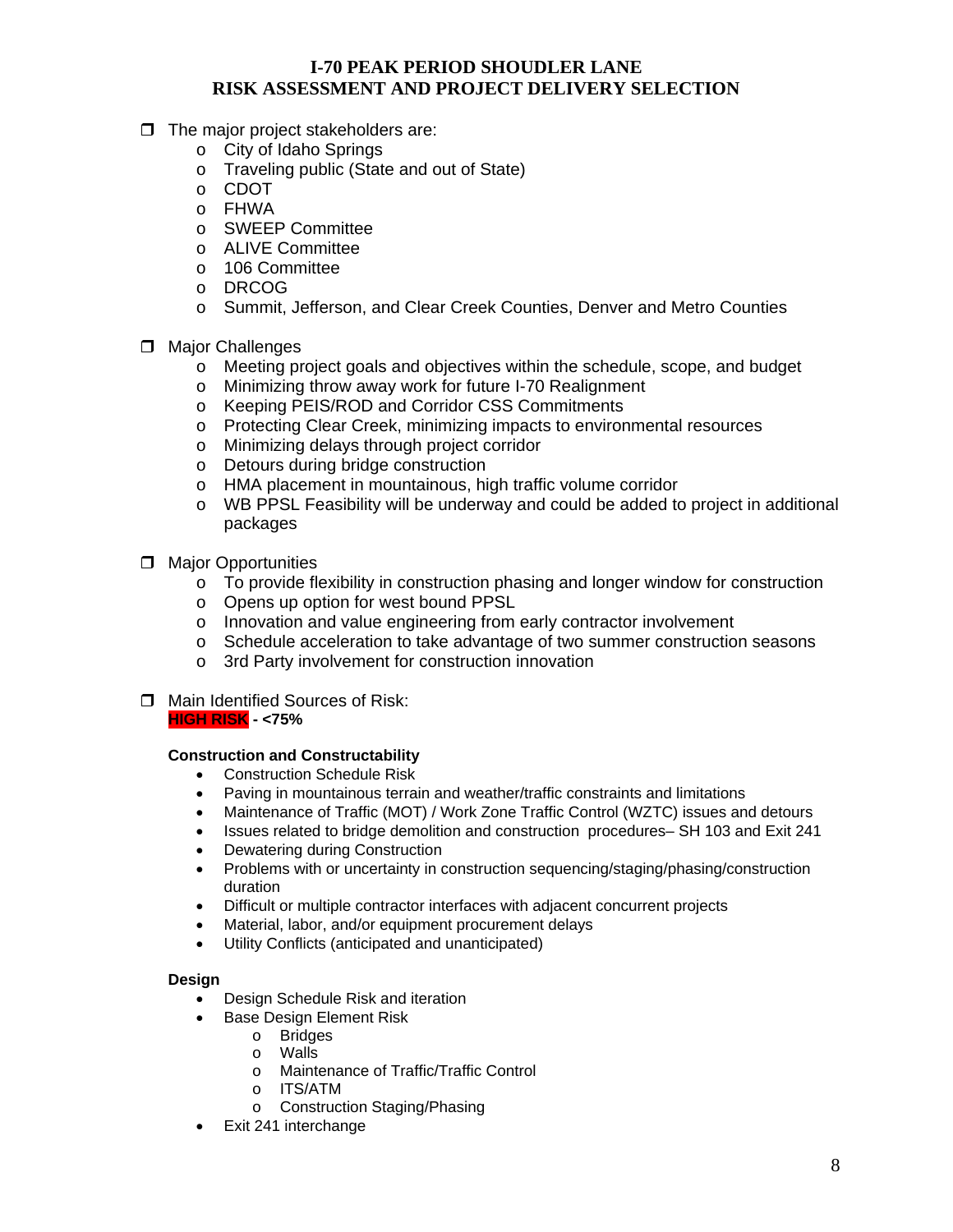#### **Environmental Issues:**

- Delay in review and/or approval of environmental documentation
- **Environmental resource re-evaluation**
- Unanticipated 4(f) issues
- 404 impacts

#### **External Influences (e.g., Political, Regulatory, Municipalities, Economic)**

- Stakeholder support at Exit 241 interchange
- FHWA approvals
- Funding Shortfall
- Funding Delay
- Revenue Issues
- Cash Flow Constraints

#### **Geotechnical and Structural**

- Uncertainty in Bridges or Culverts (including type/size/location TS&L) foundations and **Superstructure**
- Poor ground/subsurface
- Adverse groundwater issues
- Slope stability Issues
- Unanticipated rockslide/rock fall
- Permanent rock fall prevention design
- Rock cut design

#### **Project Delivery and Procurement**

- Project delivery method (D/B, D/B/B, CM/GC, PPP), including new or unique method to owner
- Single vs. multiple contracts (if not captured under market conditions)
- Delays in to Procurement Process

#### **Tolling, Managed Lane, ITS**

- Ability to meet the goal of opening by July 1, 2015 due to E-470 infrastructure installation and software integration
- Signing
	- o Final location, type, and details
	- o Geotechnical
	- o Long lead time ordering

#### **Scope Issues** (other than identified through other items elsewhere in this list, such as design)

- Changes if CMGC is implemented
- West Bound PPSL

#### **Systems**

• Problems related to systems integration and testing

#### **Traffic and Access Issues**

- Uncertainty in Traffic Management Costs (ITS, TDM)
- Detours and lane closure restrictions

#### **Utility Issues**

- Utility relocations to be completed by others (Utility companies, municipalities) are not completed on time
- Encounter unexpected utilities during construction
- Utility integration with project and/or utility betterments not as planned
- Cost sharing with utilities not as planned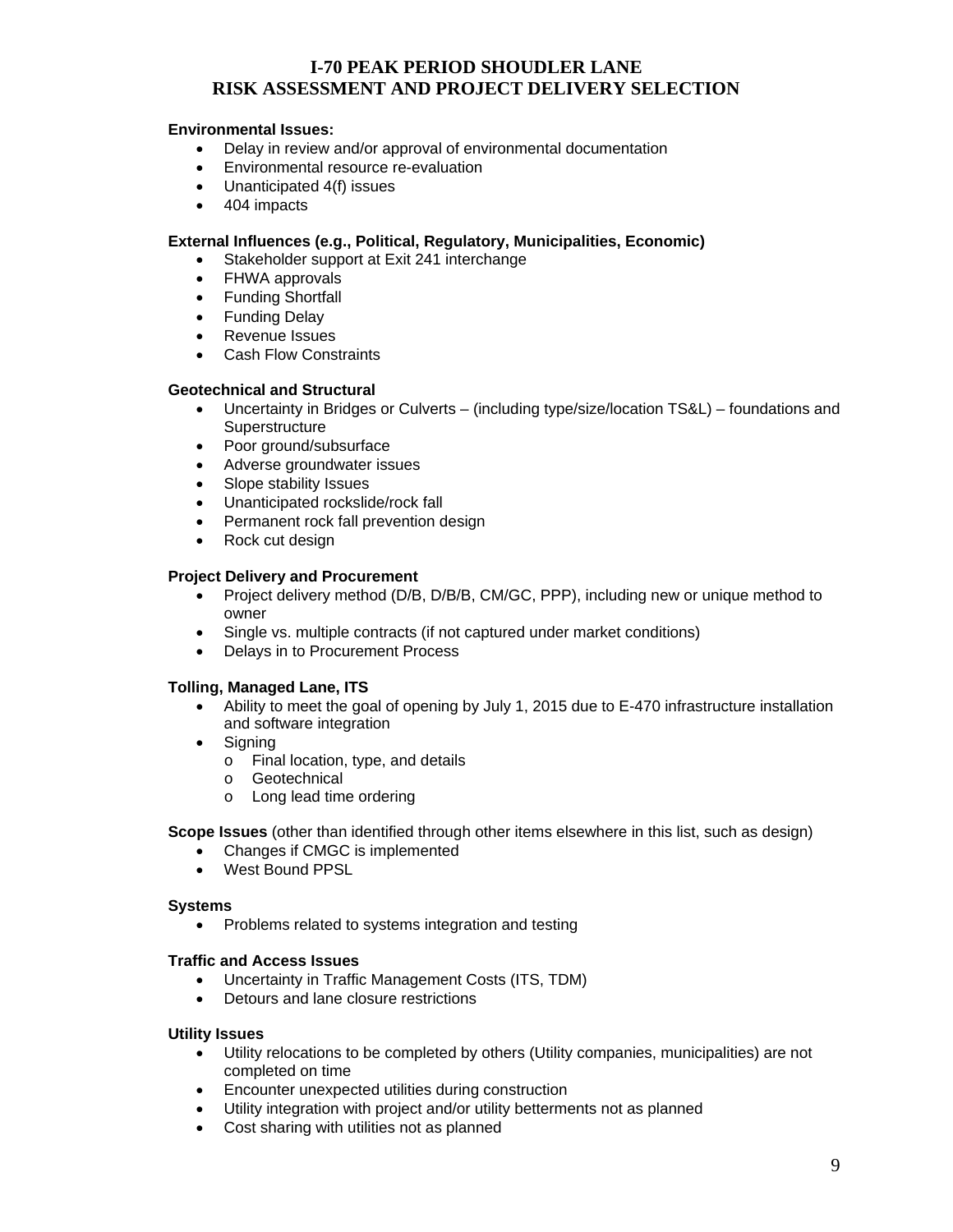**Others Not Identified Above** 

### **MEDIUM RISK – 25 % < X < 75%**

#### **Uncertainty in Soft Cost and / or Schedule**

• Unable to reach CAP

#### **Construction and Constructability**

- Uncertainty in construction unit costs and quantiities
- Tie-ins with existing facilities/roadways/structures/local access
- Other third-party delays during construction

#### **Design**

- Design errors and omissions or errors in plans/specs/estimates (discovered during construction)
- Design deviations (e.g., design speeds, vertical clearances, turn radii)
- Additional aesthetics / context-sensitive solutions (CSS)

#### **Environmental**

- Challenge to final decision document (e.g., resulting in delay in issuance of the final decision document).
- Unanticipated Section 106 issues (archaeological, cultural, or historical finds)

#### **External Influences (e.g., Political, Regulatory, Municipalities, Economic)**

- Difficulty obtaining other agency approvals/agreements (Municipalities)
- Conflicts with other projects (Municipalities, Counties)
- Legal challenges (other than environmental)
- Intergovernmental agreements and jurisdiction
- Failure of contractor to comply with permits

#### **Permitting**

- Difficulty obtaining permit approval (by permit type; e.g., 401, 404, NPDES, USCG)
- Uncertain permit requirements (current and in the future)

#### **Project Delivery and Procurement**

- Construction market conditions (cyclic market, and location within cycle at time of bid; number of viable bidders), including the potential for delay to the procurement process and/or re-bidding
- Unclear contract documents (identified during either procurement or later during construction)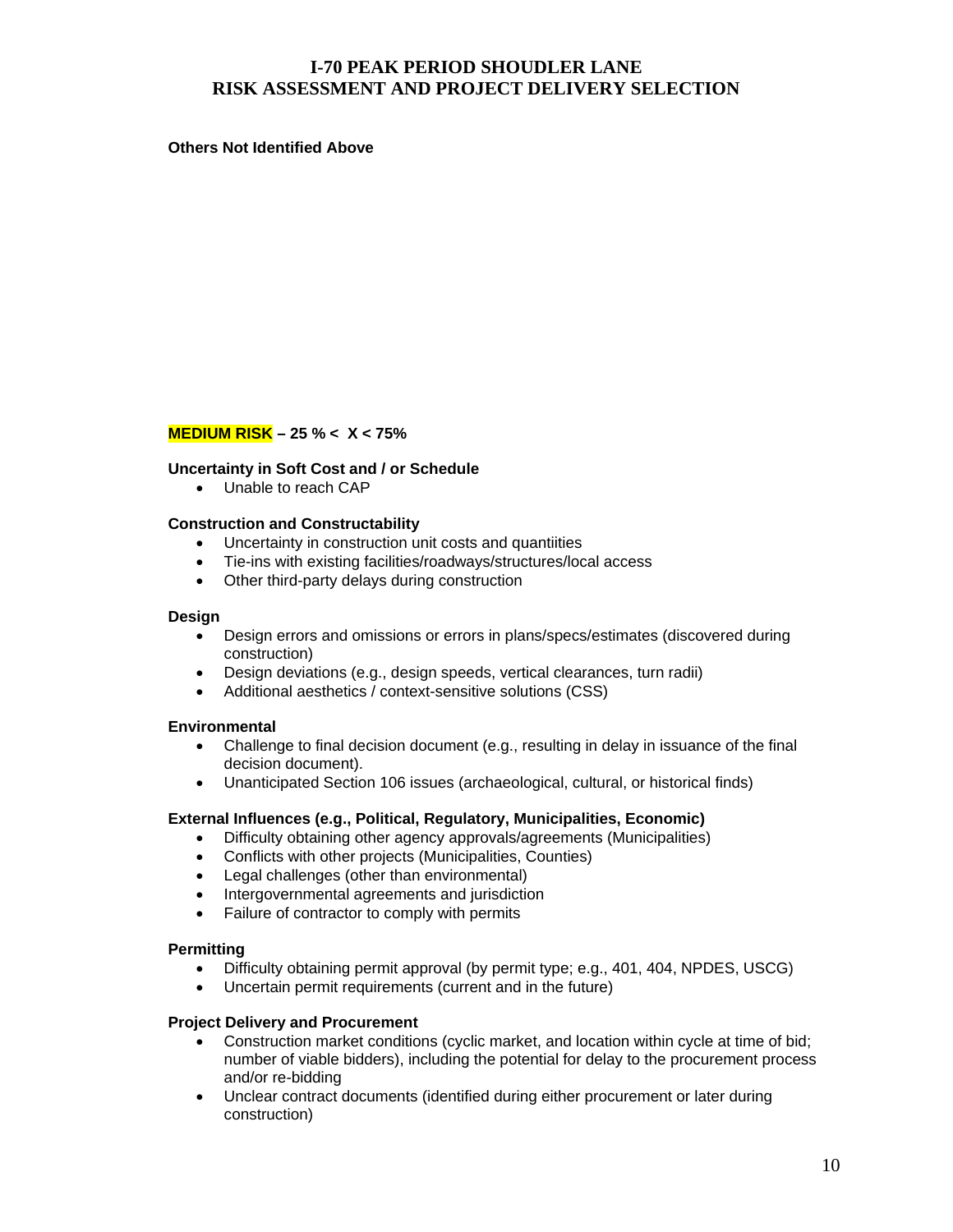#### **Tolling, Managed Lane, ITS**

- Managed lane access
- Determination of Peak Periods
- Pullout locations
- Cameras and poles

#### **Systems**

- Software problems (technical, labor)
- Electrical-system problems (technical, labor)

#### **Traffic and Access Issues**

**•** Business or economic disruption mitigation

#### **Others Not Identified Above**

**LOW RISK - <25% -** All others risks are either low or very low. These risks will be assessed during the design phase.

□ Safety Issues

 $\overline{a}$ 

o Construction Phasing and Traffic Control

### **Project Goals, Core Values, and Context Statement**

An understanding of project goals is essential to appropriate project delivery selection. Typically, the project goals can be defined in three to five items. Examples are provided below,1 but the report should include project-specific goals. These goals should remain consistent over the life of the project.

## **PROJECT PURPOSE AND CORE VALUES**

*The purpose of the Peak Period Shoulder Lane project is to maintain safety and improve operations and travel time reliability in the I‐70 Mountain Corridor during peak travel times.*

| <b>Stakeholder Core Values</b>                       |  |  |
|------------------------------------------------------|--|--|
| <b>Safety</b>                                        |  |  |
| <b>Mobility</b>                                      |  |  |
| Constructability                                     |  |  |
| <b>Community</b>                                     |  |  |
| <b>Environment</b>                                   |  |  |
| <b>Engineering Criteria and Aesthetic Guidelines</b> |  |  |
| <b>Sustainability</b>                                |  |  |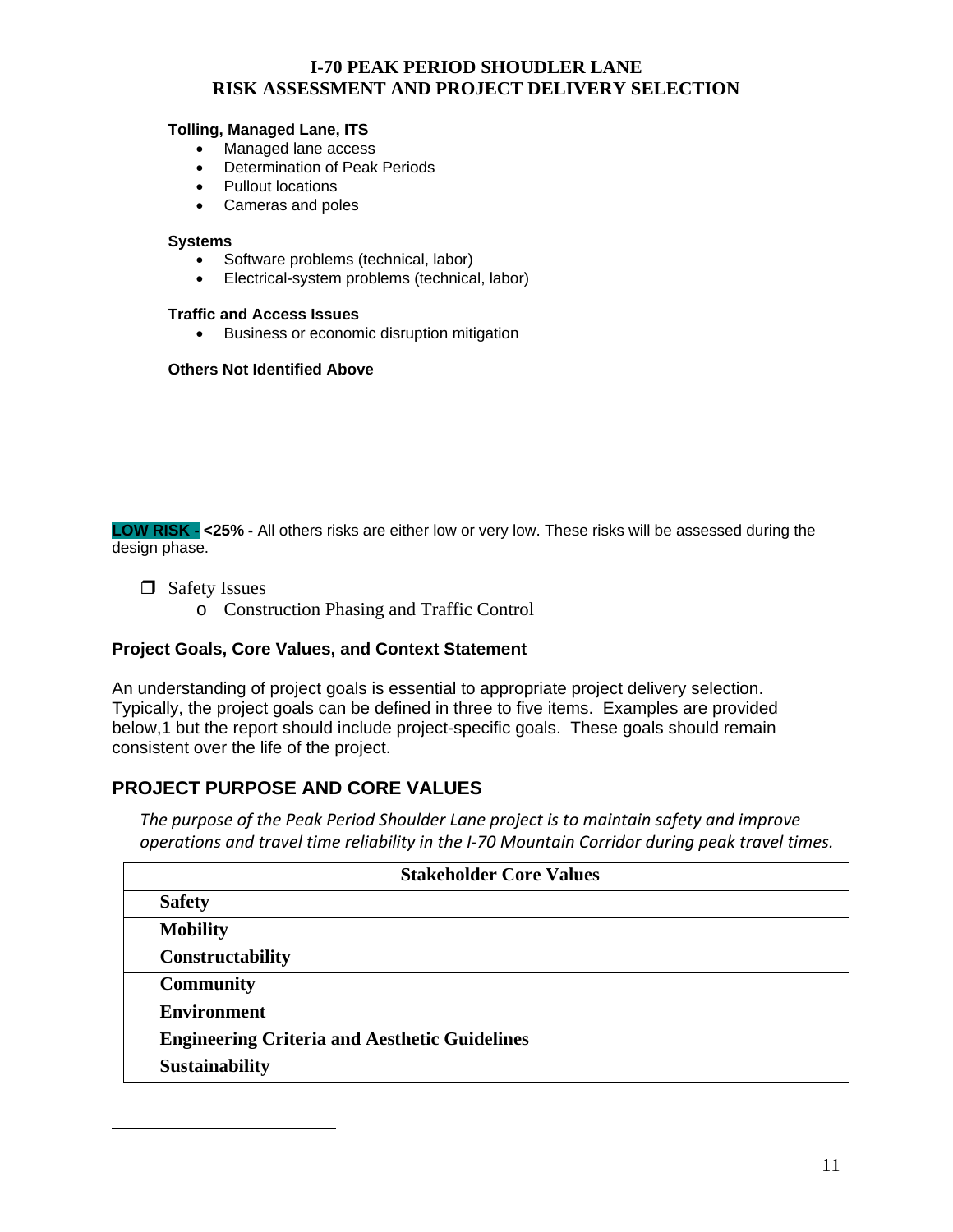## **PROJECT GOALS**

- 1. SCHEDULE and BUDGET
	- a. Meet the project schedule and budget to commence construction in June of 2014 and have the PPSL operational in Fall of 2015 without sacrificing quality and staying within the project budget.
- 2. STAKEHOLDER INVOLVEMENT
	- a. Provide meaningful stakeholder involvement as prescribed in the I-70 Mountain Corridor CSS.
	- b. Facilitate and foster collaboration, communication, and partnerships among all members of the project team.
	- c. Employ CSS process to develop and progress potential interchange alternatives at Exit 241 and use bridge replacement as opportunity to include much needed interchange improvements in the PPSL project.
- 3. PUBLIC COMMUNICATION
	- a. Provide accurate, meaningful, and timely communication during the preconstruction and construction phases of the PPSL project to inform project stakeholders and the traveling public.
- 4. SAFETY, MOBILITY, AND OPERATIONAL CHARACTERISTICS
	- a. Maintain safety for on and off-peak periods and improve mobility and operational characteristics within and adjacent to the project corridor.
- 5. ENVIRONMENTAL
	- a. Adhere to all environmental compliance requirements, permitting stipulations and I-70 Mountain Corridor PEIS/ROD commitments.
	- b. Implement innovative methods for environmental stewardship and community supported enhancements within the project scope, schedule, and budget.
- 6. QUALITY
	- a. Design and construct a quality project that is consistent with the overall vision and commitments approved by the PEIS/ROD.
- ` 7. CONSTRUCTION
	- a. Maintain mobility through the project during construction and minimize impacts to the traveling public on a sensitive, demanding, and high profile corridor.
	- b. Provide safe conditions for workers and the traveling public.

## **Project Constraints**

There are potential aspects of a project that can eliminate the need to evaluate one or more of the possible project delivery methods. General constraints are provided, but it is critical to identify constraints that are project specific.

**Constraints** 

- Source of Funding: Limited and construction money is not guaranteed. If the construction price rises, the project and packages may not be funded. Phased funding and severable project packages may be required.
- Schedule constraints: Schedule must be met including construction commencement in early to mid-summer 2014 and completion by Fall of 2015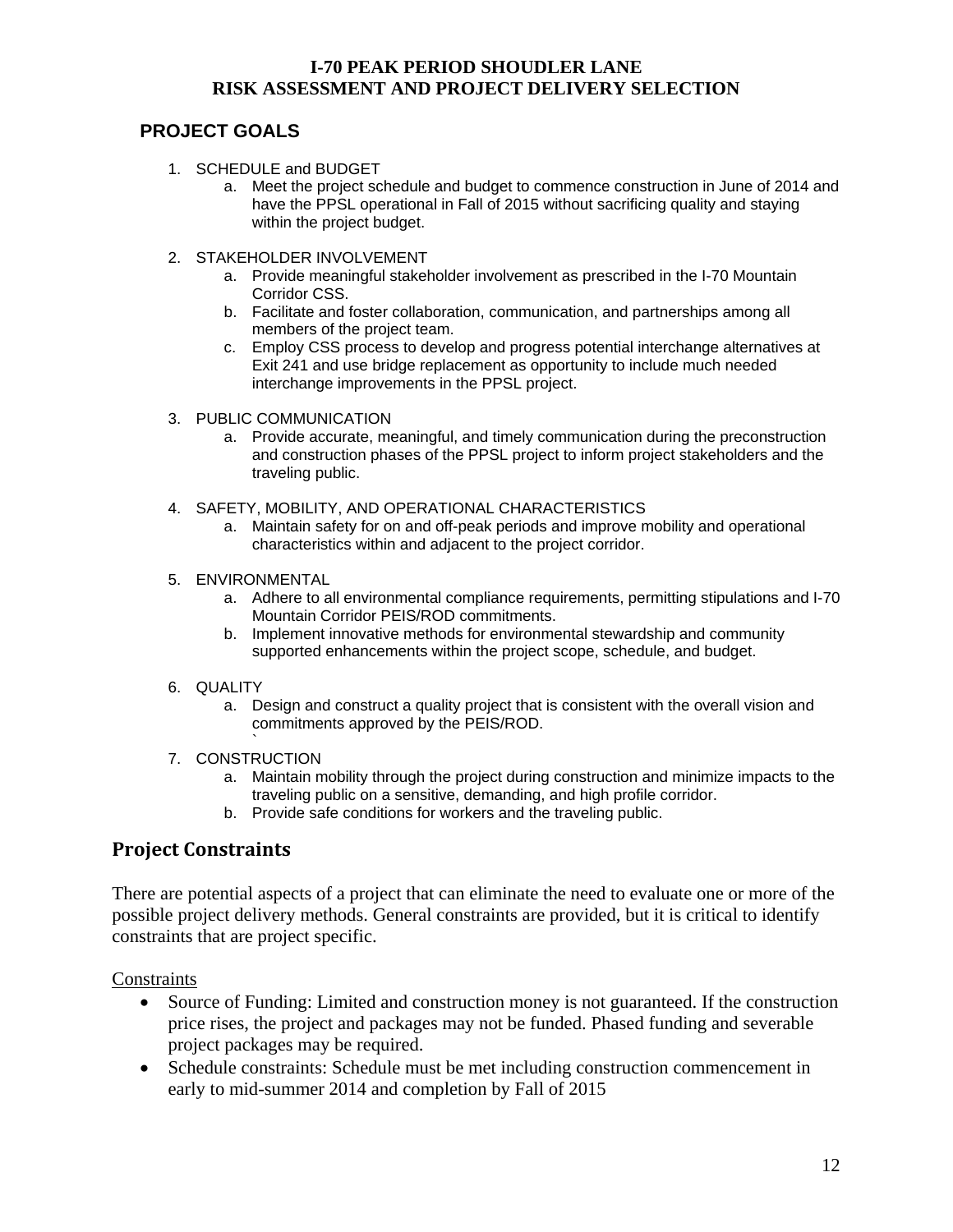## **Project Delivery Selection Matrix Summary**

Determine the factors that should be considered in the project delivery selection, discuss the opportunities and obstacles related to each factor, and document the discussion on the following pages. Then complete the summary below.

| <b>PROJECT DELIVERY METHOD OPPORTUNITY/OBSTACLE SUMMARY</b> |                      |                      |              |  |
|-------------------------------------------------------------|----------------------|----------------------|--------------|--|
|                                                             | <b>DBB</b>           | <b>DB</b>            | <b>CM/GC</b> |  |
| <b>Primary Evaluation Factors</b>                           |                      |                      |              |  |
| 1. Project Complexity & Innovation                          | $\ddagger$           | ٠                    | $\ddagger$   |  |
| Initial Risk Assessment<br>2.                               | $\ddagger$           | ٠                    | $++$         |  |
| 3. Delivery Schedule                                        |                      | <b>Fatal Flaw</b>    | ٠            |  |
| 4. Cost                                                     | $\ddagger$           | <b>Not Evaluated</b> | $\ddot{}$    |  |
| 5. Level of Design                                          | ٠                    | <b>Not Evaluated</b> | $++$         |  |
| <b>Secondary Evaluation Factors</b>                         |                      |                      |              |  |
| 6. Staff Experience/Availability (Owner)                    | <b>Not Evaluated</b> | <b>Not Evaluated</b> | <b>Pass</b>  |  |
| 7. Level of Oversight and Control                           | <b>Not Evaluated</b> | <b>Not Evaluated</b> | <b>Pass</b>  |  |
| 8. Competition and Contractor Experience                    | <b>Not Evaluated</b> | <b>Not Evaluated</b> | <b>Pass</b>  |  |

- **+ +**Most appropriate delivery method
- **+** Appropriate delivery method
- **–**Least appropriate delivery method
- **X** Fatal Flaw (discontinue evaluation of this method)
- **NA**Factor not applicable or not relevant to the selection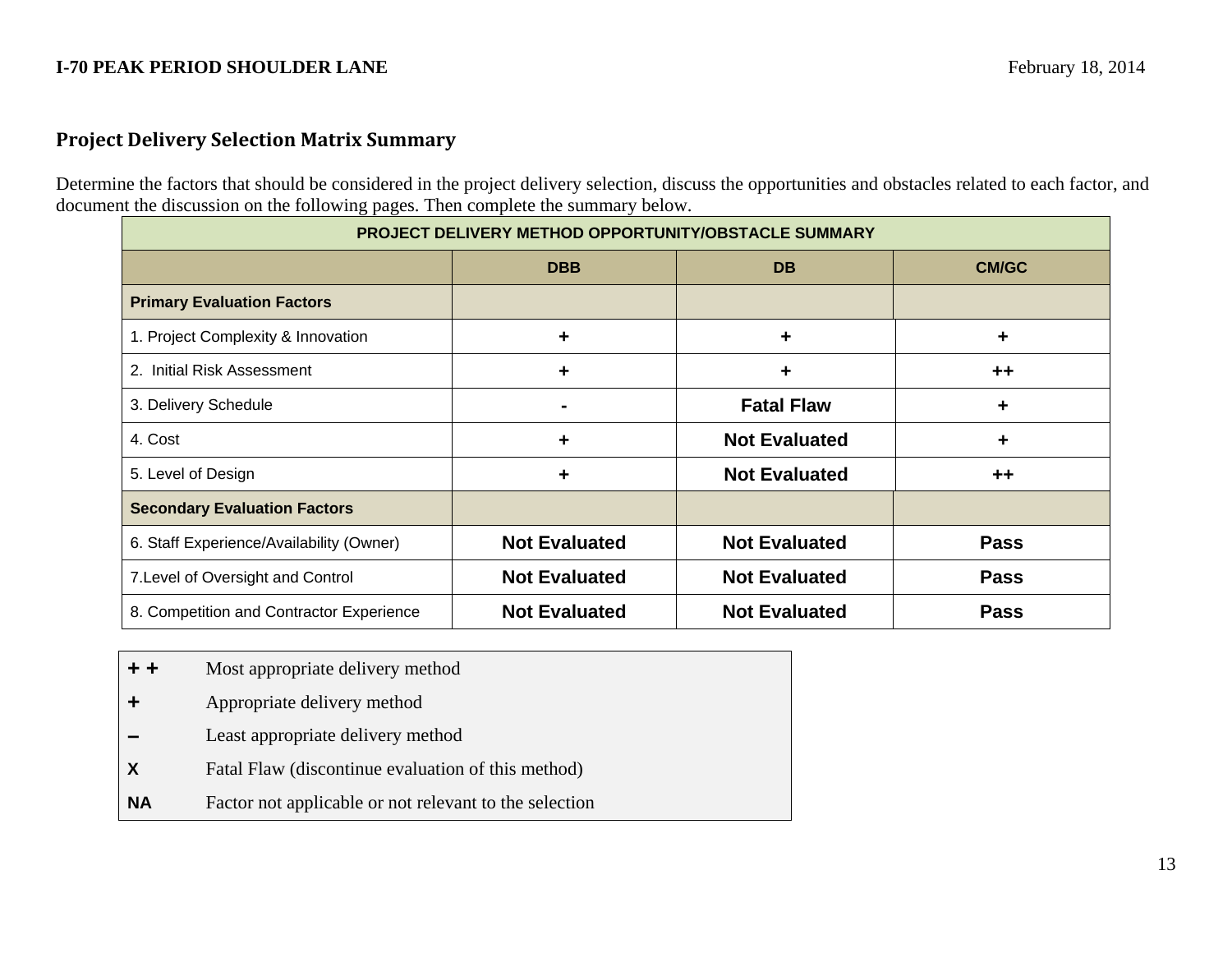## **Project Delivery Selection Matrix Summary Conclusions and Comments:**

The I-70 Peak Period Shoulder Lane project was originally planned to be delivered using a conventional Design-Bid-Build method with an advertisement date of July, 2014 and construction completion date of July, 2015. During the preconstruction, two primary factors were discovered that led to the evaluation of alternate delivery methods to achieve the project goals. The first factor was the determination that the Exit 241 bridge would need to be replaced due to a low sufficiently rating and inadequate vertical clearance because of the lane configuration shift selected during the CSS and design processes. Additionally, significant interchange modifications were determined necessary at the Exit 241 interchange to alleviate safety concerns impacted by the lane shift and to accommodate the bridge construction phasing. All of this work was added to the scope of the project. The second major factor was that during a project constructability review, CDOT received feedback from the contracting community that there was not sufficient time to complete the construction work by the original required completion date. A primary concern was the inability to achieve appropriate temperatures to place HMA during the limited construction season allotted. The specific sequencing required of project components and the project location were cited as the contributing factors to the schedule risk of the project Construction schedules were completed that validated the Contractor's concerns. Both factors were identified to add significant risk to the project.

An evaluation of the three project delivery methods, DBB, DB, and CM/GC was conducted to determine if there was a more appropriate method for project delivery given the added project scope and identified schedule risk. During the evaluation it was determined that the DB method of project delivery was fatally flawed in the delivery schedule evaluation factor because of time required to develop the technical requirements and contract documents and therefore was not evaluated further.

The DBB and CM/GC methods were evaluated through all five primary factors. After completion of the workshop, it was determined by the majority of the group that given the project goals and constraints, the most appropriate delivery method for the PPSL project was CM/GC. CM/GC was rated most appropriate for the Primary Factors of Initial Risk Assessment and Level of Design Schedule. The high and medium risks assessed before the selection workshop helped determine that the CM/GC was most appropriate to manage the risks. CM/GC was found to be an appropriate delivery method for the primary factors of Project Complexity & Innovation, Delivery Schedule, and Cost.

The secondary factors were evaluated for CM/GC only and received a passing designation for each factor.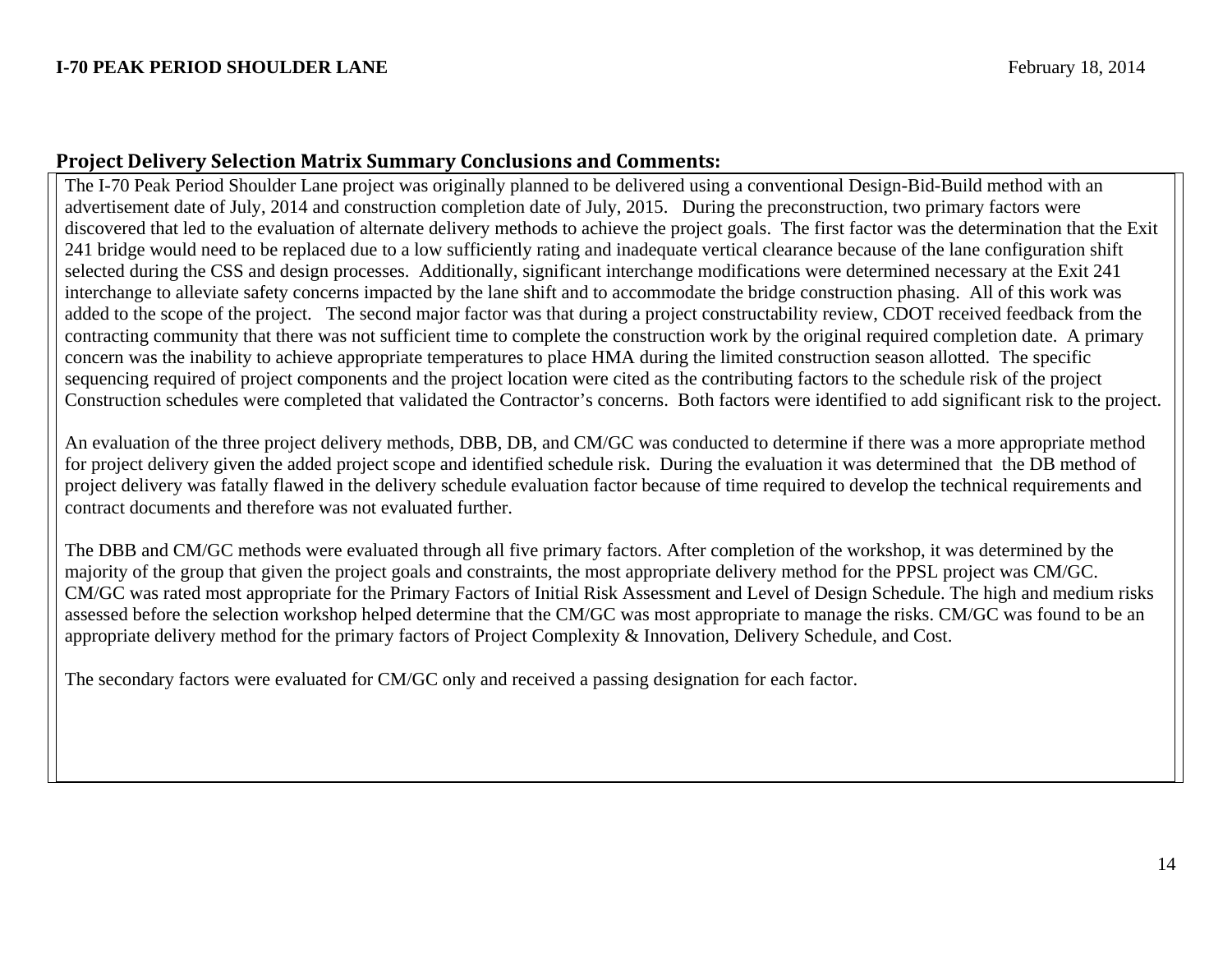### **1) Project Complexity & Innovation – See Checklists Below**

Project complexity and innovation is the potential applicability of new designs or processes to resolve complex technical issues.

| <b>DESIGN-BID-BUILD</b> |  |
|-------------------------|--|
|-------------------------|--|

Allows CDOT to fully resolve complex design issues and qualitatively evaluate designs before procurement of the general contractor. Innovation is provided by CDOT/Consultant expertise and through traditional owner directed processes such as VE studies and contractor bid alternatives.

| <b>Opportunities</b> | <b>Obstacles</b> |
|----------------------|------------------|
|                      |                  |
|                      |                  |
|                      |                  |
|                      |                  |

### **DESIGN-BUILD**

Incorporates design-builder input into design process through best value selection and contractor proposed Alternate Technical Concepts (ATCs) – which are a cost oriented approach to providing complex and innovative designs. Requires that desired solutions to complex projects be well defined through contract requirements.

| <b>Opportunities</b> | <b>Obstacles</b> |
|----------------------|------------------|
|                      |                  |
|                      |                  |
|                      |                  |
|                      |                  |

### **CM/GC**

Allows independent selection of designer and contractor based on qualifications and other factors to jointly address complex innovative designs through three party collaboration of CDOT, designer and Contractor. Allows for a qualitative (nonprice oriented) design but requires agreement on GMP.

| <b>Opportunities</b> | <b>Obstacles</b> |  |
|----------------------|------------------|--|
|                      |                  |  |
|                      |                  |  |
|                      |                  |  |
|                      |                  |  |
|                      |                  |  |

### **Project Complexity & Innovation Summary**

|                                       | DBB | <b>DB</b> | <b>CM/GC</b> |
|---------------------------------------|-----|-----------|--------------|
| 2. Project Complexity<br>& Innovation |     |           |              |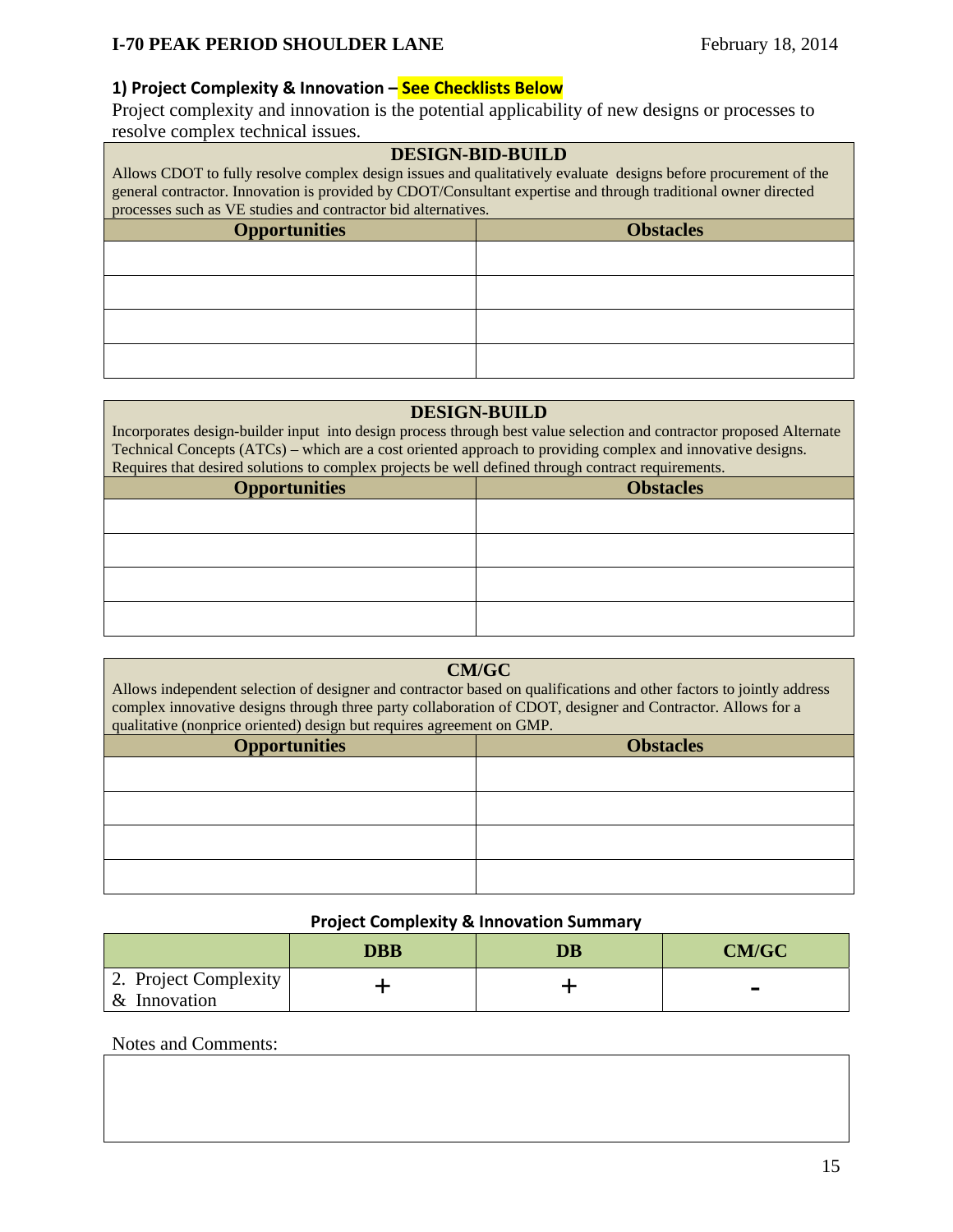## **2) Initial Risk Assessment– See Checklists Below**

Risk is an uncertain event or condition that, if it occurs, has a negative effect on a project's objectives. Risk allocation is the assignment of unknown events or conditions to the party that can best manage them. An initial assessment of project risks is important to ensure the selection of the delivery method that can properly address them. An approach that focuses on a fair allocation of risk will be most successful. Refer to risk discussion and checklists in appendix B.

### **DESIGN-BID-BUILD**

Risk allocation for design-bid-build best is understood by the industry, but requires that most design-related risks and third party risks be resolved prior to procurement to avoid costly contractor contingency pricing and change orders and claims.

| <b>Opportunities</b> | <b>Obstacles</b> |
|----------------------|------------------|
|                      |                  |
|                      |                  |
|                      |                  |
|                      |                  |

### **DESIGN-BUILD**

Provides opportunity to properly allocate risks to the party best able to manage them, but requires risks allocated to design-builder to be well defined to minimize contractor contingency pricing of risks.

| <b>Opportunities</b> | <b>Obstacles</b> |
|----------------------|------------------|
|                      |                  |
|                      |                  |
|                      |                  |
|                      |                  |
|                      |                  |

## **CM/GC**

Provides opportunity for CDOT, designer, and contractor to collectively identify and minimize project risks, and allocate risk to appropriate party. Has potential to minimize contractor contingency pricing of risk, but can lose the element of competition in pricing.

| <b>Opportunities</b> | <b>Obstacles</b> |
|----------------------|------------------|
|                      |                  |
|                      |                  |
|                      |                  |
|                      |                  |

### **Initial Risk Assessment Summary**

|                                               | <b>DBB</b> | <b>DB</b> | <b>CM/GC</b> |
|-----------------------------------------------|------------|-----------|--------------|
| <b>Initial Risk</b><br><u>.</u><br>Assessment |            |           |              |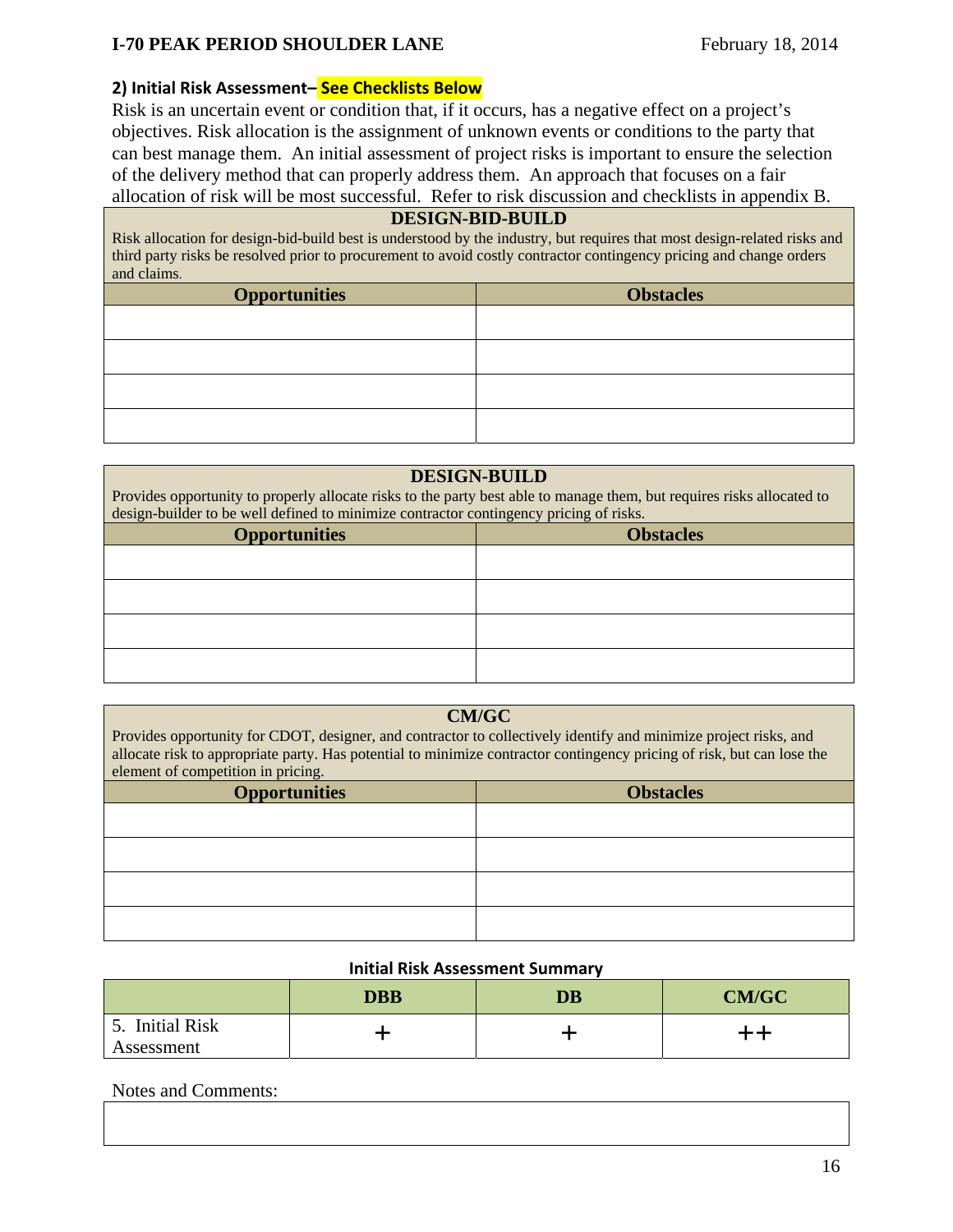## **3) Delivery Schedule– See Checklists Below**

Delivery schedule is the overall project schedule from scoping through design, construction and opening to the public. Assess time considerations in getting the project started or funding dedicated and assess project completion importance.

| <b>DESIGN-BID-BUILD</b><br>Requires time to perform sequential design and procurement, but if design time is available has the shortest<br>procurement time after the design is complete. |  |  |  |
|-------------------------------------------------------------------------------------------------------------------------------------------------------------------------------------------|--|--|--|
| <b>Opportunities</b><br><b>Obstacles</b>                                                                                                                                                  |  |  |  |
|                                                                                                                                                                                           |  |  |  |
|                                                                                                                                                                                           |  |  |  |
|                                                                                                                                                                                           |  |  |  |
|                                                                                                                                                                                           |  |  |  |

### **DESIGN-BUILD**

Can get project under construction before completing design. Parallel process of design and construction can accelerate project delivery schedule; however, procurement time can be lengthy due to the time necessary to develop an adequate RFP, evaluate proposals and provide for a fair, transparent selection process.

| <b>Opportunities</b> | <b>Obstacles</b> |
|----------------------|------------------|
|                      |                  |
|                      |                  |
|                      |                  |
|                      |                  |

### **CM/GC**

Quickly gets contractor under contract and under construction to meet funding obligations before completing design. Parallel process of development of contract requirements, design, procurements, and construction can accelerate project schedule. However, schedule can be slowed down by coordinating design-related issues between the CM and designer and by the process of reaching a reasonable Guaranteed Maximum Price (GMP).

| <b>Opportunities</b> | <b>Obstacles</b> |
|----------------------|------------------|
|                      |                  |
|                      |                  |
|                      |                  |
|                      |                  |

### **Delivery Schedule Summary**

|                      | <b>DBB</b> | $\overline{\mathbf{D}}\mathbf{B}$ | <b>CM/GC</b> |
|----------------------|------------|-----------------------------------|--------------|
| 1. Delivery Schedule |            | <b>Fatal Flaw</b>                 |              |

### Notes and Comments:

DB was determined to be fatally flawed in this Criterion due to long specification and contract development and was not evaluated further.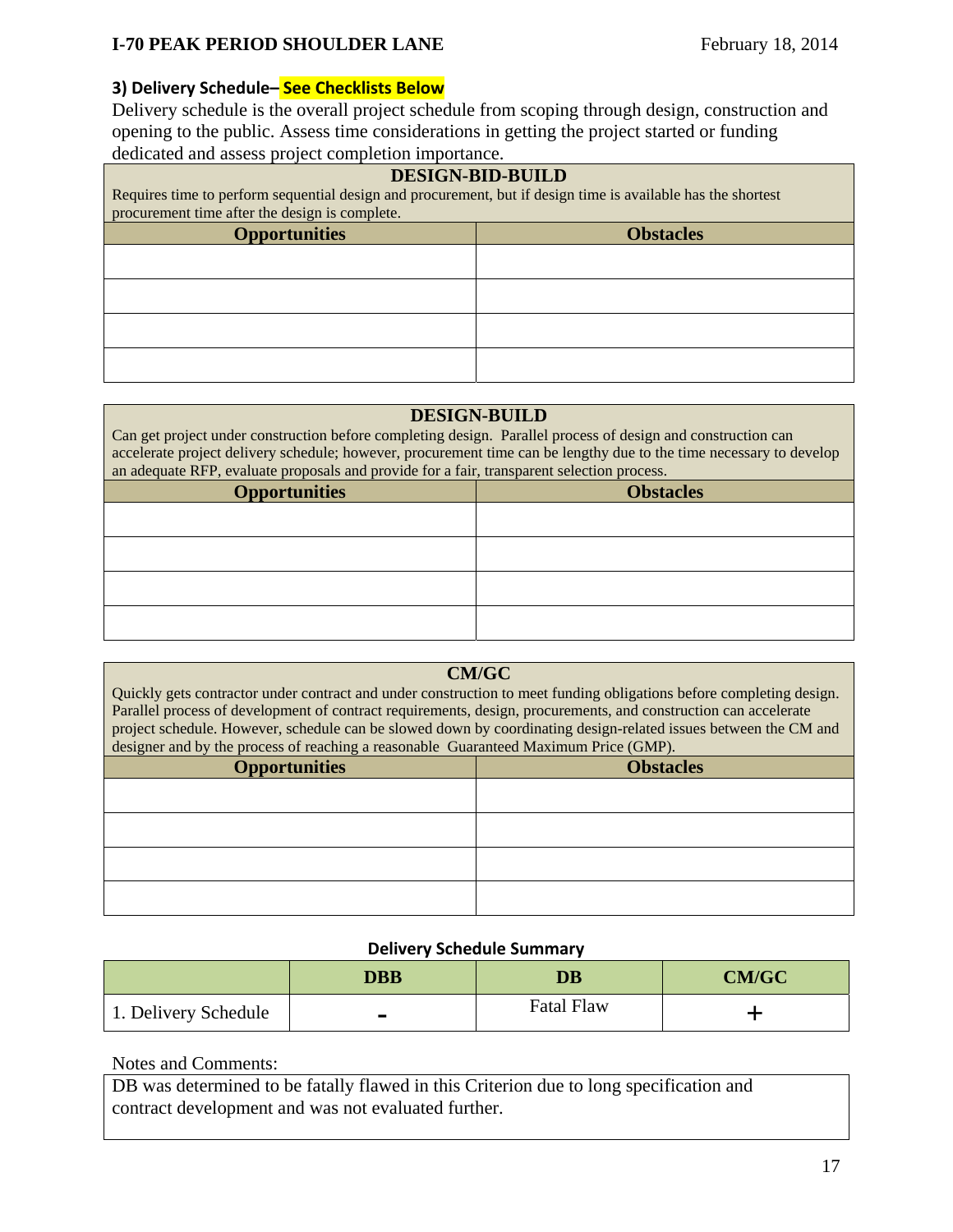## **4) Cost– See Checklists Below**

Project cost is the financial process related to meeting budget restrictions, early and precise cost estimation, and control of project costs.

| <b>DESIGN-BID-BUILD</b><br>Competitive bidding provides a low cost construction for a fully defined scope of work. Costs accuracy limited until<br>design is completed. More likelihood of cost change orders due to contractor having no design responsibility. |  |  |
|------------------------------------------------------------------------------------------------------------------------------------------------------------------------------------------------------------------------------------------------------------------|--|--|
| <b>Opportunities</b><br><b>Obstacles</b>                                                                                                                                                                                                                         |  |  |
|                                                                                                                                                                                                                                                                  |  |  |
|                                                                                                                                                                                                                                                                  |  |  |
|                                                                                                                                                                                                                                                                  |  |  |
|                                                                                                                                                                                                                                                                  |  |  |

### **DESIGN-BUILD**

Designer-builder collaboration and ATCs can provide a cost-efficient response to project goals. Costs are determined with design-build proposal, early in design process. Allows a variable scope bid to match a fixed budget. Poor risk allocation can result in high contingencies.

| <b>Opportunities</b> | <b>Obstacles</b> |  |
|----------------------|------------------|--|
|                      |                  |  |
|                      |                  |  |
|                      |                  |  |
|                      |                  |  |
|                      |                  |  |

| <b>CM/GC</b><br>CDOT/designer/contractor collaboration to reduce risk pricing can provide a low cost project however non-<br>competitive negotiated GMP introduces price risk. Good flexibility to design to a budget. |                  |  |  |
|------------------------------------------------------------------------------------------------------------------------------------------------------------------------------------------------------------------------|------------------|--|--|
| <b>Opportunities</b>                                                                                                                                                                                                   | <b>Obstacles</b> |  |  |
|                                                                                                                                                                                                                        |                  |  |  |
|                                                                                                                                                                                                                        |                  |  |  |
|                                                                                                                                                                                                                        |                  |  |  |
|                                                                                                                                                                                                                        |                  |  |  |

### **Cost Summary**

|                      | <b>DBB</b> | <b>DB</b> | <b>CM/GC</b> |
|----------------------|------------|-----------|--------------|
| $\sim$<br>Cost<br>4. |            | N/A       |              |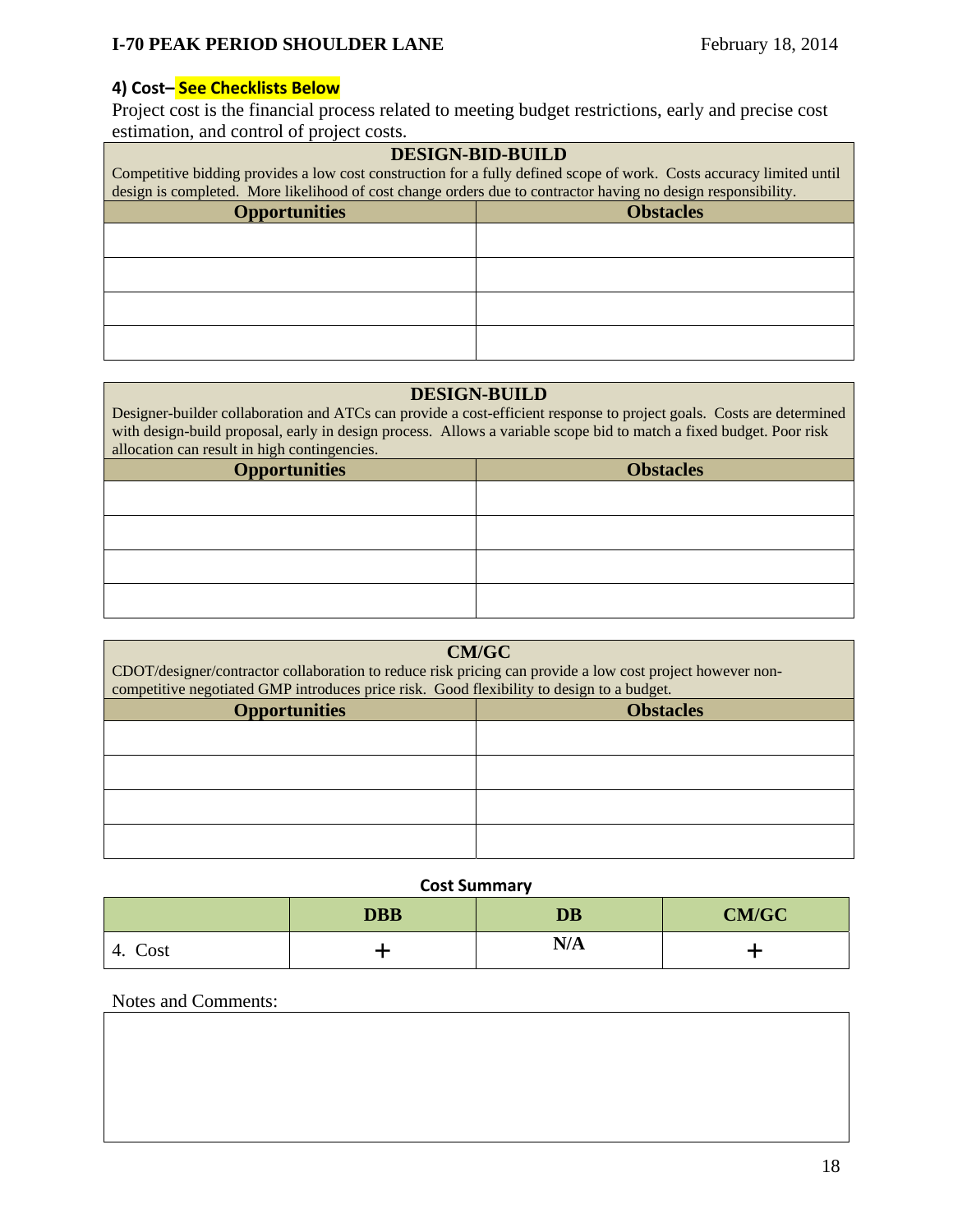## **5) Level of Design– See Checklists Below**

Level of design is the percentage of design completion at the time of the project delivery procurement

| <b>DESIGN-BID-BUILD</b><br>100% design by CDOT, with CDOT having complete control over the design. |  |  |  |
|----------------------------------------------------------------------------------------------------|--|--|--|
| <b>Opportunities</b><br><b>Obstacles</b>                                                           |  |  |  |
|                                                                                                    |  |  |  |
|                                                                                                    |  |  |  |
|                                                                                                    |  |  |  |
|                                                                                                    |  |  |  |

## **DESIGN-BUILD**

| Design advanced by CDOT to the level necessary to precisely define contract requirements and properly allocate risk<br>(typically 30% or less). |                  |  |  |
|-------------------------------------------------------------------------------------------------------------------------------------------------|------------------|--|--|
| <b>Opportunities</b>                                                                                                                            | <b>Obstacles</b> |  |  |
|                                                                                                                                                 |                  |  |  |
|                                                                                                                                                 |                  |  |  |
|                                                                                                                                                 |                  |  |  |
|                                                                                                                                                 |                  |  |  |

| <b>CM/GC</b><br>Can utilize a lower level of design prior to procurement of the CM/GC and then joint collaboration of CDOT,<br>designer, and CM/GC in the further development of the design. Iterative nature of design process risks extending the<br>project schedule. |  |  |  |
|--------------------------------------------------------------------------------------------------------------------------------------------------------------------------------------------------------------------------------------------------------------------------|--|--|--|
| <b>Obstacles</b><br><b>Opportunities</b>                                                                                                                                                                                                                                 |  |  |  |
|                                                                                                                                                                                                                                                                          |  |  |  |
|                                                                                                                                                                                                                                                                          |  |  |  |
|                                                                                                                                                                                                                                                                          |  |  |  |
|                                                                                                                                                                                                                                                                          |  |  |  |

## **Level of Design Summary**

|                    | <b>DBB</b> | <b>DB</b> | <b>CM/GC</b> |
|--------------------|------------|-----------|--------------|
| 3. Level of Design |            | N/A       |              |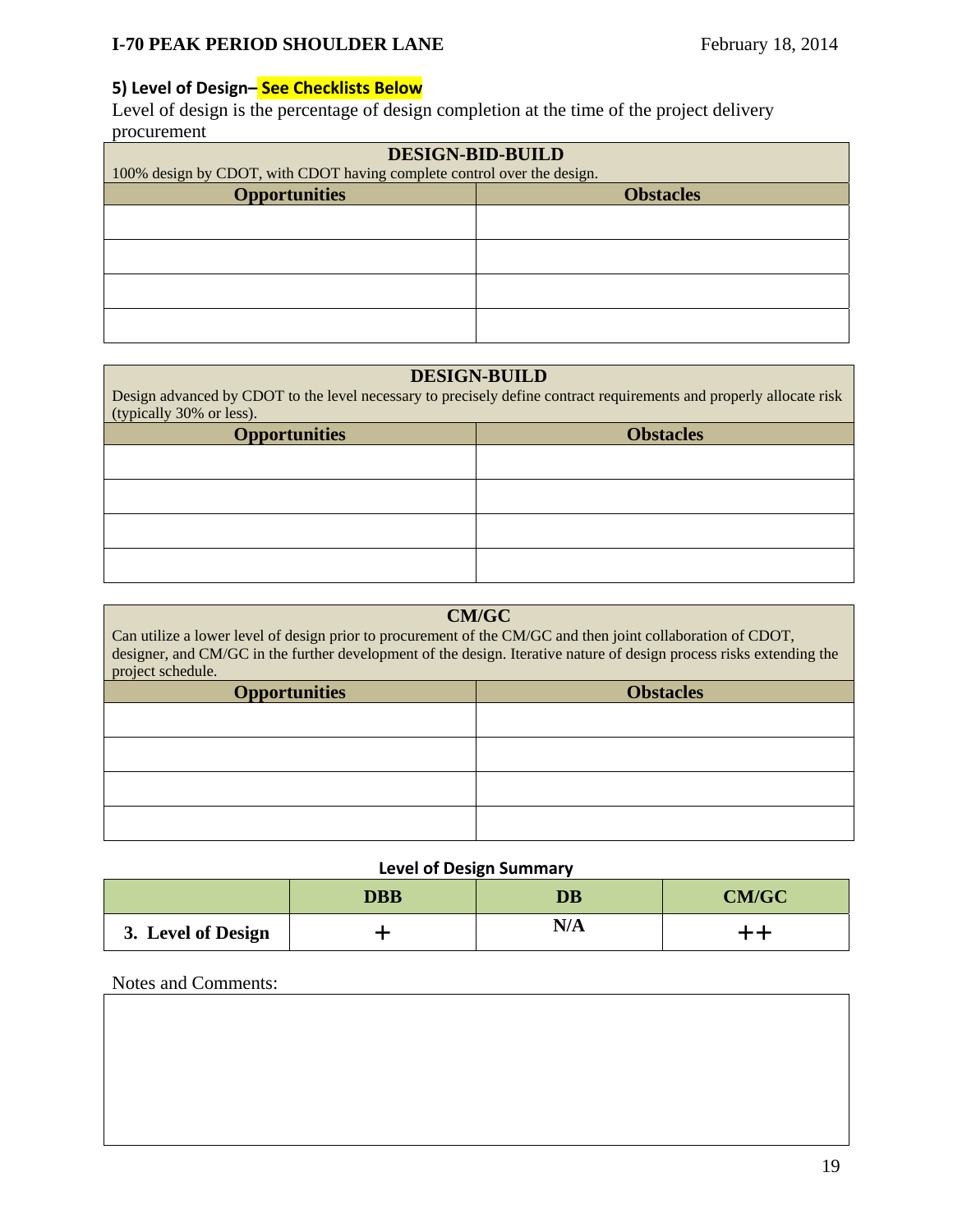## **6) Staff Experience/Availability ‐ Pass**

Owner staff experience and availability as it relates to the project delivery methods in question.

# **DESIGN-BID-BUILD**

| Technical and management resources necessary to perform the design and plan development. Resource needs can be |  |  |
|----------------------------------------------------------------------------------------------------------------|--|--|
| more spread out.                                                                                               |  |  |
| <b>Obstacles</b><br><b>Opportunities</b>                                                                       |  |  |
|                                                                                                                |  |  |

## **DESIGN-BUILD**

| Technical and management resources and expertise necessary to develop the RFQ and RFP and administrate the<br>procurement. Concurrent need for both design and construction resources to oversee the implementation. |  |  |
|----------------------------------------------------------------------------------------------------------------------------------------------------------------------------------------------------------------------|--|--|
| <b>Obstacles</b><br><b>Opportunities</b>                                                                                                                                                                             |  |  |
|                                                                                                                                                                                                                      |  |  |
|                                                                                                                                                                                                                      |  |  |
|                                                                                                                                                                                                                      |  |  |
|                                                                                                                                                                                                                      |  |  |

| <b>CM/GC</b><br>Strong, committed CDOT project management resources are important for success of the CM/GC process. Resource<br>needs are similar to DBB except CDOT must coordinate CM's input with the project designer and be prepared for<br>GMP negotiations. |  |  |
|--------------------------------------------------------------------------------------------------------------------------------------------------------------------------------------------------------------------------------------------------------------------|--|--|
| <b>Obstacles</b><br><b>Opportunities</b>                                                                                                                                                                                                                           |  |  |
|                                                                                                                                                                                                                                                                    |  |  |
|                                                                                                                                                                                                                                                                    |  |  |
|                                                                                                                                                                                                                                                                    |  |  |
|                                                                                                                                                                                                                                                                    |  |  |

# **Staff Experience/Availability Summary**

|                      | <b>DBB</b> | $\overline{\mathbf{D}}\mathbf{B}$ | <b>CM/GC</b> |
|----------------------|------------|-----------------------------------|--------------|
| 6. Staff Experience/ |            |                                   | Pass         |
| Availability         |            |                                   |              |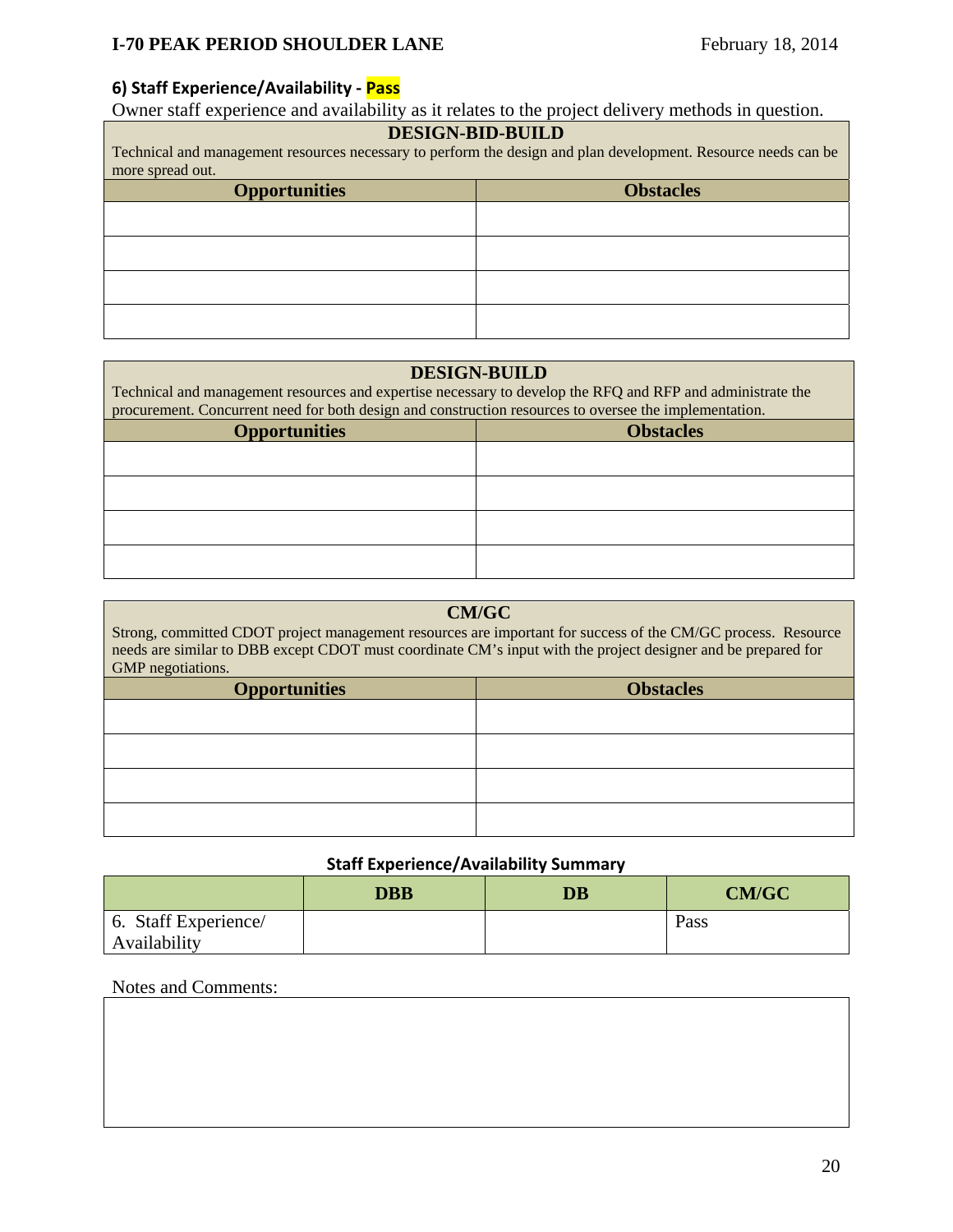## **7) Level of Oversight and Control‐ Pass**

Level of oversight involves the amount of agency staff required to monitor the design or construction, and amount of agency control over the delivery process

| <b>DESIGN-BID-BUILD</b><br>Full control over a linear design and construction process. |  |  |
|----------------------------------------------------------------------------------------|--|--|
| <b>Opportunities</b><br><b>Obstacles</b>                                               |  |  |
|                                                                                        |  |  |
|                                                                                        |  |  |
|                                                                                        |  |  |
|                                                                                        |  |  |

### **DESIGN-BUILD**

Less control over the design (design desires must be written into the RFP contract requirements). Generally less control over the construction process (design-builder often has QA responsibilities).

| <b>Opportunities</b> | <b>Obstacles</b> |
|----------------------|------------------|
|                      |                  |
|                      |                  |
|                      |                  |
|                      |                  |

## CM/GC

Most control by CDOT over both the design, and construction, and control over a collaborative owner/designer/contractor project team

| <b>Opportunities</b> | <b>Obstacles</b> |
|----------------------|------------------|
|                      |                  |
|                      |                  |
|                      |                  |
|                      |                  |
|                      |                  |

## **Level of Oversight and Control Summary**

|                       | <b>DBB</b> | <b>DB</b> | <b>CM/GC</b> |
|-----------------------|------------|-----------|--------------|
| 7. Level of Oversight |            |           | Pass         |
| and Control           |            |           |              |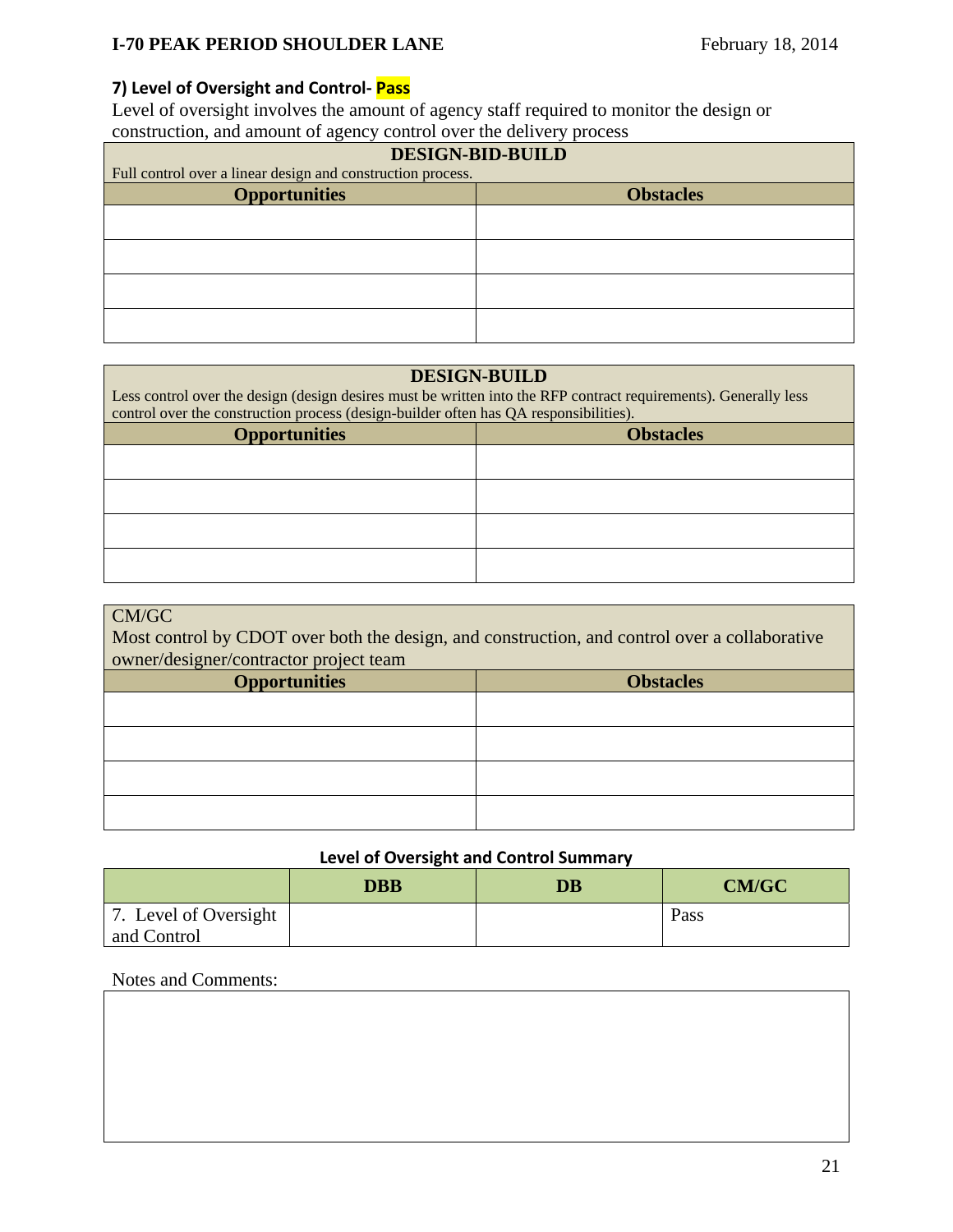# **8) Competition and Contractor Experience‐ Pass**

Competition and availability refers to the level of competition, experience and availability in the market place and its capacity for the project.

| <b>DESIGN-BID-BUILD</b>                                                                                         |  |  |
|-----------------------------------------------------------------------------------------------------------------|--|--|
| High level of competition, but GC selection is based solely on low price. High level of marketplace experience. |  |  |
| <b>Opportunities</b><br><b>Obstacles</b>                                                                        |  |  |
|                                                                                                                 |  |  |
|                                                                                                                 |  |  |
|                                                                                                                 |  |  |
|                                                                                                                 |  |  |
|                                                                                                                 |  |  |
|                                                                                                                 |  |  |
|                                                                                                                 |  |  |

| <b>DESIGN-BUILD</b>                                                                                                   |                  |  |
|-----------------------------------------------------------------------------------------------------------------------|------------------|--|
| Allows for a balance of price and non-price factors in the selection process. Medium level of marketplace experience. |                  |  |
| Opportunities                                                                                                         | <b>Obstacles</b> |  |
|                                                                                                                       |                  |  |
|                                                                                                                       |                  |  |
|                                                                                                                       |                  |  |
|                                                                                                                       |                  |  |

| <b>CM/GC</b><br>Allows for the selection of the single most qualified contractor, but GMP can limit price competition. Low level of<br>marketplace experience. |  |  |
|----------------------------------------------------------------------------------------------------------------------------------------------------------------|--|--|
| Opportunities<br><b>Obstacles</b>                                                                                                                              |  |  |
|                                                                                                                                                                |  |  |
|                                                                                                                                                                |  |  |
|                                                                                                                                                                |  |  |
|                                                                                                                                                                |  |  |

## **Competition and Contractor Experience Summary**

|                              | <b>DBB</b> | <b>DB</b> | <b>CM/GC</b> |
|------------------------------|------------|-----------|--------------|
| 8. Competition and           |            |           | Pass         |
| <b>Contractor Experience</b> |            |           |              |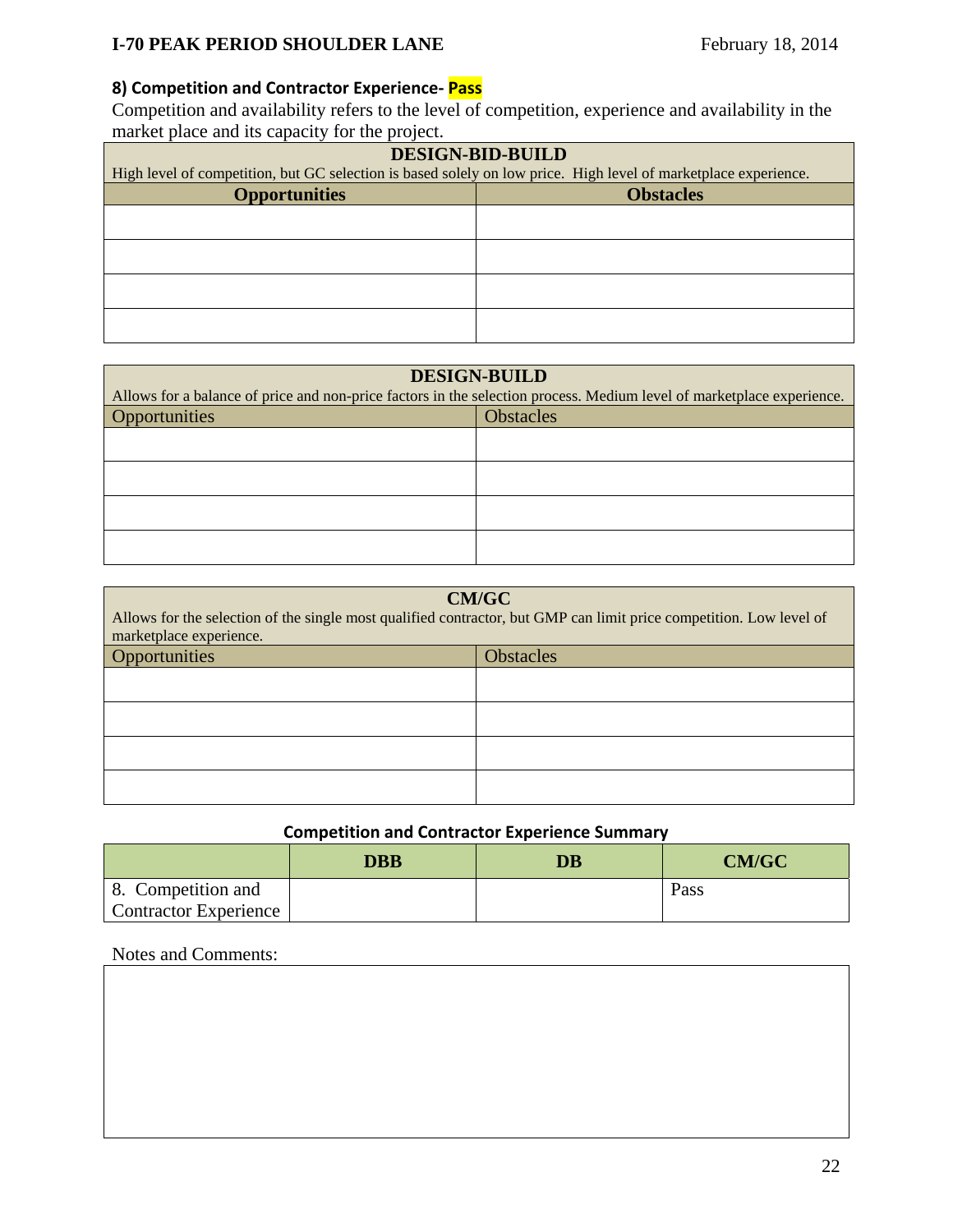# **APPENDIX**

**Opportunity and Obstacle Checklists (With Project Risk Assessment Discussion and Checklists)**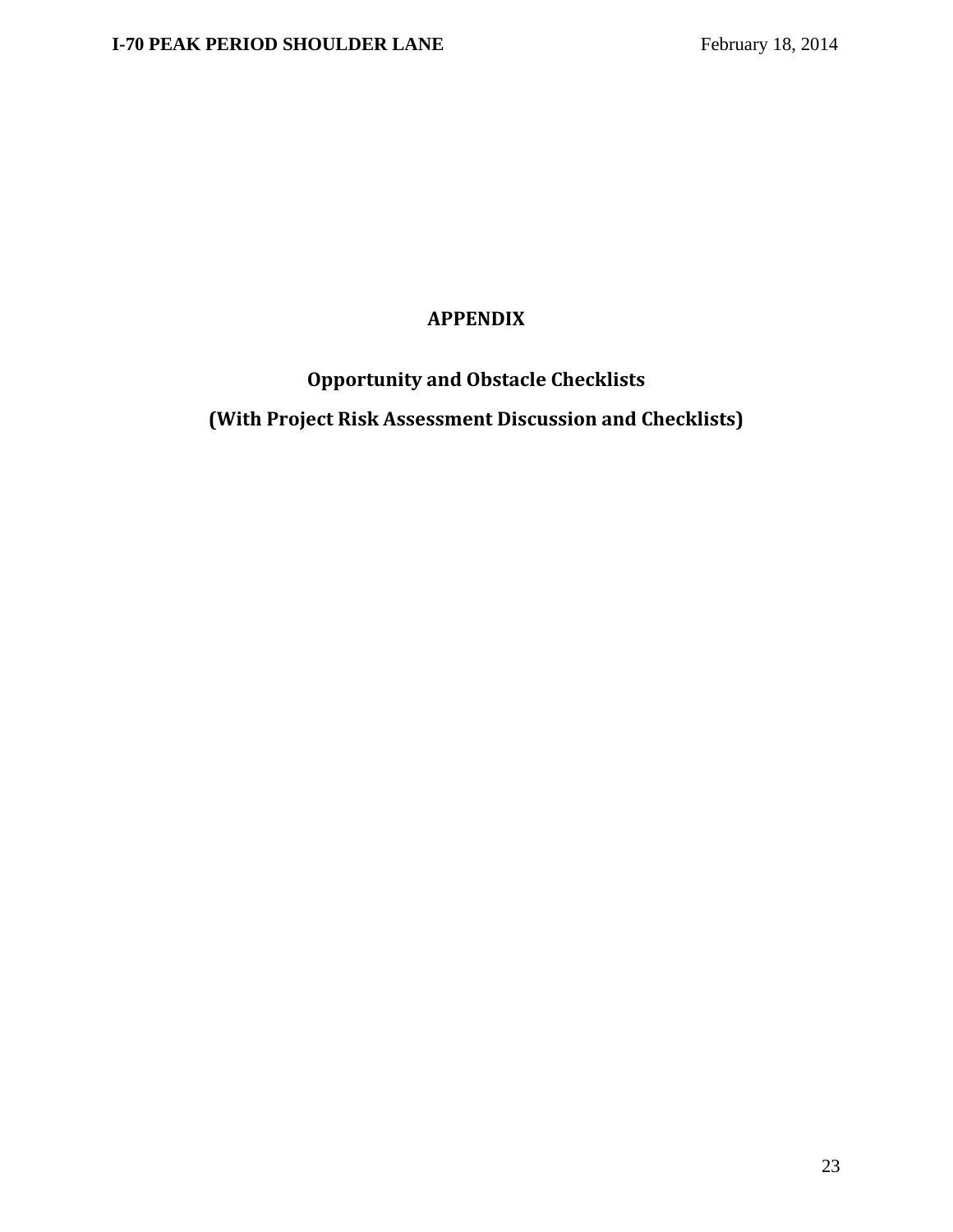# **1) Project Complexity & Innovation Checklist**

| <b>DESIGN-BID-BUILD</b> |                                                    |    |                                                |
|-------------------------|----------------------------------------------------|----|------------------------------------------------|
| <b>Opportunities</b>    |                                                    |    | <b>Obstacles</b>                               |
|                         | $\Box$ CDOT can have more control of design of     |    |                                                |
|                         | complex projects                                   |    | Innovations can add cost or time and restrain  |
|                         | CDOT& consultant expertise can select              |    | contractor's benefits                          |
|                         | innovation independently of contractor abilities   | □  | No contractor input to optimize costs          |
|                         | <b>Opportunities for value engineering studies</b> |    | Limited flexibility for integrated design and  |
|                         | during design, more time for design solutions      |    | construction solutions (limited to             |
|                         | Aids in consistency and maintainability            |    | constructability)                              |
|                         | Full control in selection of design expertise      | O. | Difficult to assess construction time and cost |
|                         | Complex design can be resolved and                 |    | due to innovation                              |
|                         | competitively bid                                  |    |                                                |

|        | <b>DESIGN-BUILD</b>                                                                         |  |                                                                                                    |  |
|--------|---------------------------------------------------------------------------------------------|--|----------------------------------------------------------------------------------------------------|--|
|        | Opportunities                                                                               |  | <b>Obstacles</b>                                                                                   |  |
| ⊓      | Designer and contractor collaborate to optimize<br>means and methods and enhance innovation |  | Requires desired solutions to complex designs to<br>be well defined through technical requirements |  |
|        | Opportunity for innovation through draft RFP,                                               |  | (difficult to do)                                                                                  |  |
|        | best value and ATC processes                                                                |  | Qualitative designs are difficult to define                                                        |  |
| $\Box$ | Can use best-value procurement to select                                                    |  | (example. aesthetics)                                                                              |  |
|        | design-builder with best qualifications                                                     |  | Risk of time or cost constraints on designer                                                       |  |
|        | Constructability and VE inherent in process                                                 |  | inhibiting innovation                                                                              |  |
|        | Early team integration                                                                      |  | Some design solutions might be too innovative                                                      |  |
|        | Sole point of responsibility                                                                |  | or unacceptable                                                                                    |  |
|        |                                                                                             |  | <b>Ouality assurance for innovative processes</b>                                                  |  |
|        |                                                                                             |  | difficult to define in RFP                                                                         |  |

|   | CM/GC                                            |  |                                                     |  |
|---|--------------------------------------------------|--|-----------------------------------------------------|--|
|   | Opportunities                                    |  | <b>Obstacles</b>                                    |  |
|   | Highly innovative process through 3 party        |  | Process depends on designer/CM relationship         |  |
|   | collaboration                                    |  | No contractual relationship between                 |  |
|   | Allows for owner control of a                    |  | designer/CM                                         |  |
|   | designer/contractor process for developing       |  | Innovations can add cost or time                    |  |
|   | innovative solutions                             |  | Scope additions can be difficult to manage.         |  |
| П | Allows for an independent selection of the best  |  | Preconstruction services fees for contractor        |  |
|   | qualified designer and best qualified contractor |  | involvement                                         |  |
| ⊓ | VE inherent in process and enhanced              |  | $Cost$ competitiveness $-$ single source negotiated |  |
|   | constructability                                 |  | <b>GMP</b>                                          |  |
|   | Risk of innovation can be better defined and     |  |                                                     |  |
|   | minimized and allocated                          |  |                                                     |  |
|   | Can take to market for bidding as contingency    |  |                                                     |  |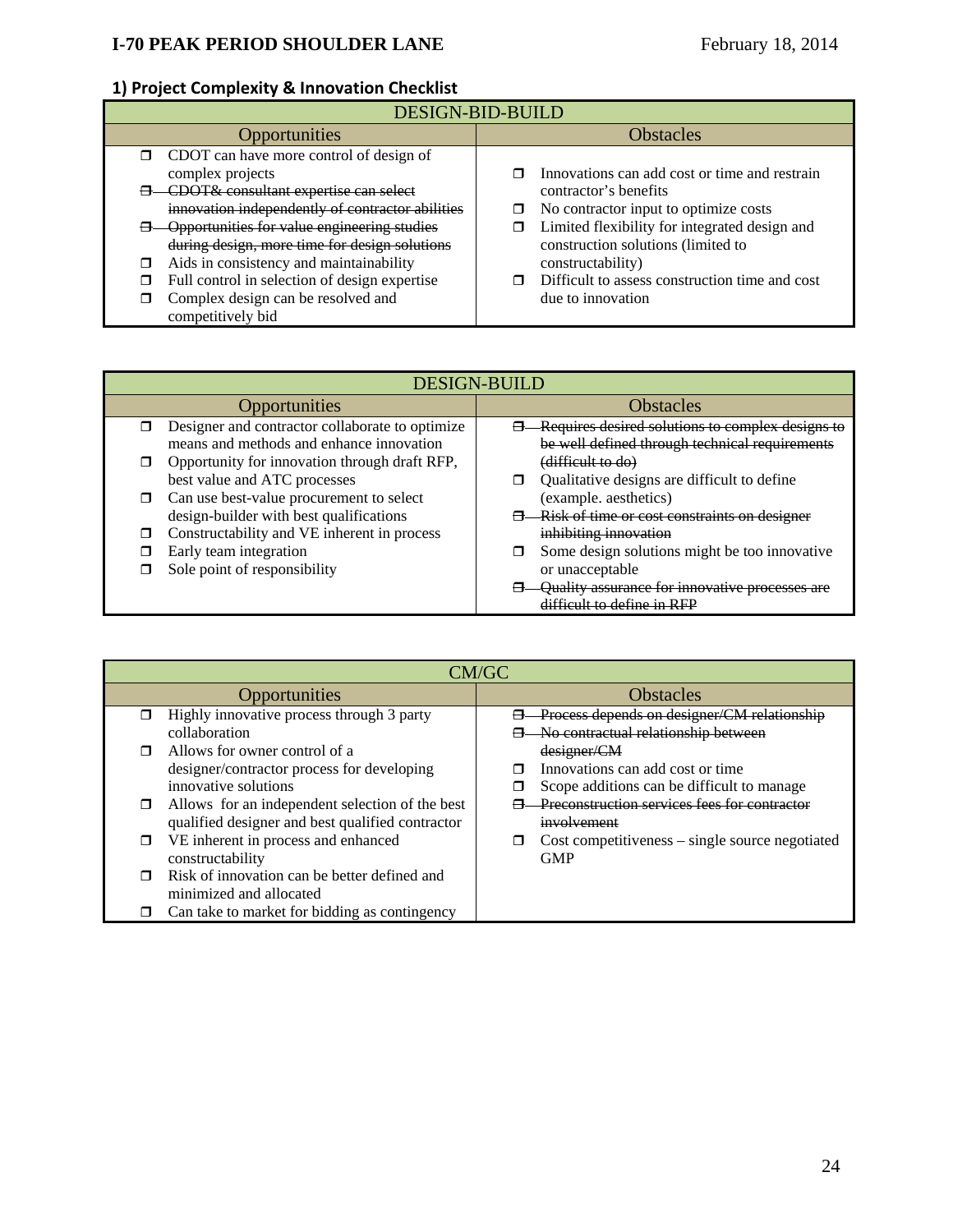## **2) Initial Risk Assessment ‐ Evaluated by Category ‐ Highlighted**

Three sets of risk assessment checklists are provided to assist in an initial risk assessment relative to the selection of the delivery method:

- **A. Typical CDOT Transportation Project Risks**
- **B. General Project Risks Checklist**
- **C. Opportunities/Obstacles Checklist (relative to each delivery method)**

It is important to recognize that the initial risk assessment is to only ensure the selected delivery method can properly address the project risks. A more detailed level of risk assessment should be performed concurrently with the development of the procurement documents to ensure that project risks are properly allocated, managed, and minimized through the procurement and implementation of the project.

## *A. TYPICAL CDOT TRANSPORTATION PROJECT RISKS*

Following is a list of project risks that are frequently encountered on CDOT transportation projects and a discussion on how the risks are resolved through the different delivery methods.

**A.1: Site Conditions and Investigations** How unknown site conditions are resolved. For additional information on site conditions, refer to 23 CFR 635.109(a) at the following link: http://ecfr.gpoaccess.gov/cgi/t/text/textidx?c=ecfr&sid=91468e48c87a547c3497a5c19d640172&rgn=div5&view=text&node=23:1.0.1.

7.23&idno=23#23:1.0.1.7.23.1.1.9)

### **DESIGN-BID-BUILD (+)**

Site condition risks are generally best identified and mitigated during the design process prior to procurement to minimize the potential for change orders and claims when the schedule allows.

## **DESIGN-BUILD (++)**

Certain site condition responsibilities can be allocated to the design-builder provided they are well defined and associated third party approval processes are well defined. Caution should be used as unreasonable allocation of site condition risk will result in high contingencies during bidding. CDOT should perform site investigations in advance of procurement to define conditions and avoid duplication of effort by proposers. At a minimum CDOT should perform the following investigations:

- 1) Basic design surveys
- 2) Hazardous materials investigations to characterize the nature of soil and groundwater contamination
- 3) Geotechnical baseline report to allow design-builders to perform proposal design without extensive additional geotechnical investigations

## **CM/GC (++)**

CDOT, the designer, and the contractor can collectively assess site condition risks, identify the need to perform site investigations in order to reduce risks, and properly allocate risk prior to GMP.

## **A.2: Utilities**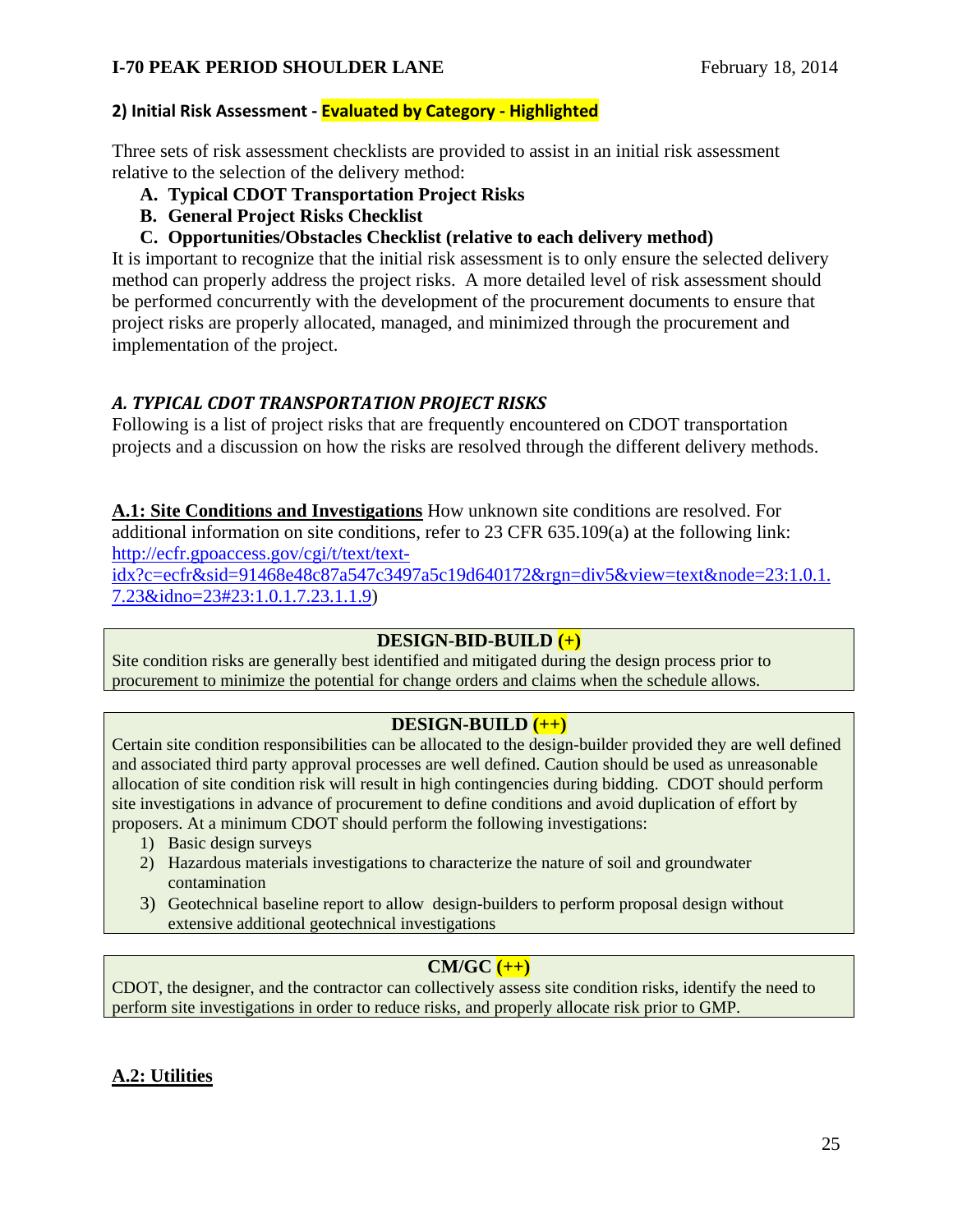## **DESIGN-BID-BUILD (+)**

Utility risks are best allocated to CDOT, and mostly addressed prior to procurement to minimize potential for claims when the schedule allows.

## **DESIGN-BUILD (-)**

Utilities responsibilities need to be clearly defined in contract requirements, and appropriately allocated to both design-builder and CDOT:

*Private utilities (major electrical, gas, communication transmission facilities*): Need to define coordination and schedule risks as they are difficult for design-builder to price. Best to have utilities agreements before procurement. Note – by state regulation private utilities have schedule liability in design-build projects, but they need to be made aware of their responsibilities.

*Public Utilities*: Design and construction risks can be allocated to the design-builder, if properly incorporated into the contract requirements.

## **CM/GC (++)**

Can utilize a lower level of design prior to contracting and joint collaboration of CDOT, designer, and contractor in the further development of the design.

## **A.3: Railroads (if applicable)**

## **DESIGN-BID-BUILD (N/A)**

Railroad risks are best resolved prior to procurement and relocation designs included in the project requirements when the schedule allows.

### **DESIGN-BUILD (N/A)**

Railroad coordination and schedule risks should be well understood to be properly allocated and are often best assumed by CDOT. Railroad design risks can be allocated to the designer if well defined. Best to obtain an agreement with railroad defining responsibilities prior to procurement

### **CM/GC (N/A)**

Railroad impacts and processes can be resolved collaboratively by CDOT, designer, and contractor. A lengthy resolution process can delay the GMP negotiations.

### **A.4: Drainage/Water Quality Best Management Practices (construction and permanent)**

Both drainage and water quality often involve third party coordination that needs to be carefully assessed with regard to risk allocation. Water quality in particular is not currently well defined, complicating the development of technical requirements for projects.

Important questions to assess:

1) Do criteria exist for compatibility with third party offsite system (such as an OSP (Outfall System Plan))?

2) Is there an existing cross-drainage undersized by CDOT Criteria?

3) Can water quality requirements be precisely defined? Is right-of-way adequate?

## **DESIGN-BID-BUILD (+)**

Drainage and water quality risks are best designed prior to procurement to minimize potential for claims when the schedule allows.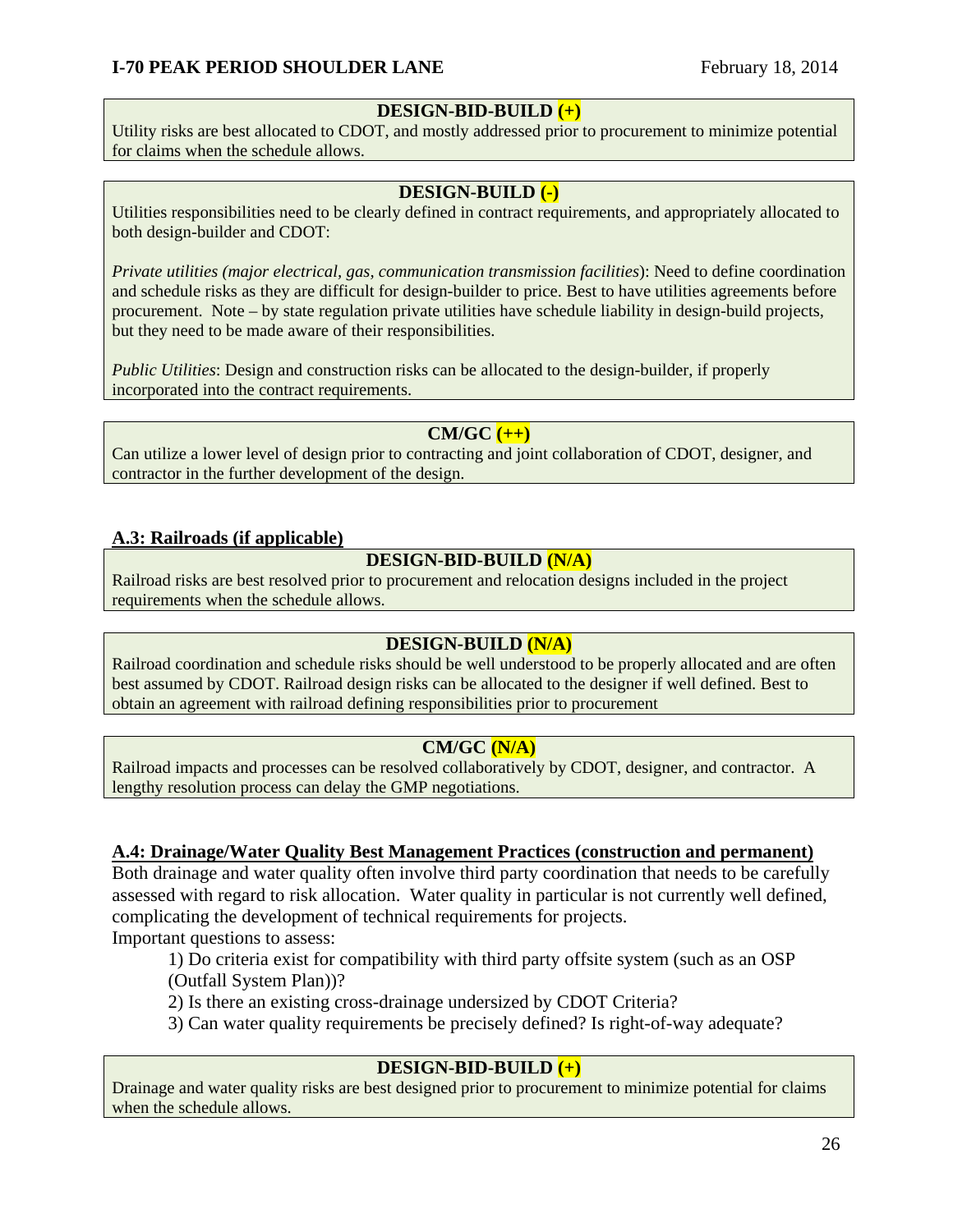## **DESIGN-BUILD (+)**

Generally, CDOT is in the best position to manage the risks associated with third party approvals regarding compatibility with offsite systems, and should pursue agreements to define requirements for the design-builder.

## **CM/GC (+)**

CDOT, the designer, and the contractor can collectively assess drainage risks and coordination and approval requirements, and minimize and define requirements and allocate risks prior to GMP.

### **A.5: Environmental**: Meeting environmental document commitments, (noise, 4(f) and historic, wetlands, endangered species, etc.)

## **DESIGN-BID-BUILD (+)**

Risk is best mitigated through design prior to procurement when the schedule allows.

## **DESIGN-BUILD (+)**

Certain environmental approvals and processes that can be fully defined can be allocated to the designbuilder. Agreements or MOUs with approval agencies prior to procurement is best to minimize risks.

## **CM/GC (+)**

Environmental risks and responsibilities can be collectively identified, minimized, and allocated by CDOT, the designer, and the contractor prior to GMP

**A.6: Third Party Involvement:** Timeliness and impact of third party involvement (funding partners, adjacent municipalities, adjacent property owners, project stakeholders, FHWA, PUC)

## **DESIGN-BID-BUILD (+)**

Third party risk is best mitigated through design process prior to procurement to minimize potential for change orders and claims when the schedule allows.

## **DESIGN-BUILD (++)**

Third party approvals and processes that can be fully defined can be allocated to the design-builder. Agreements or MOUs with approval agencies prior to procurement is best to minimize risks.

## **CM/GC (++)**

Third party approvals can be resolved collaboratively by CDOT, designer, and contractor.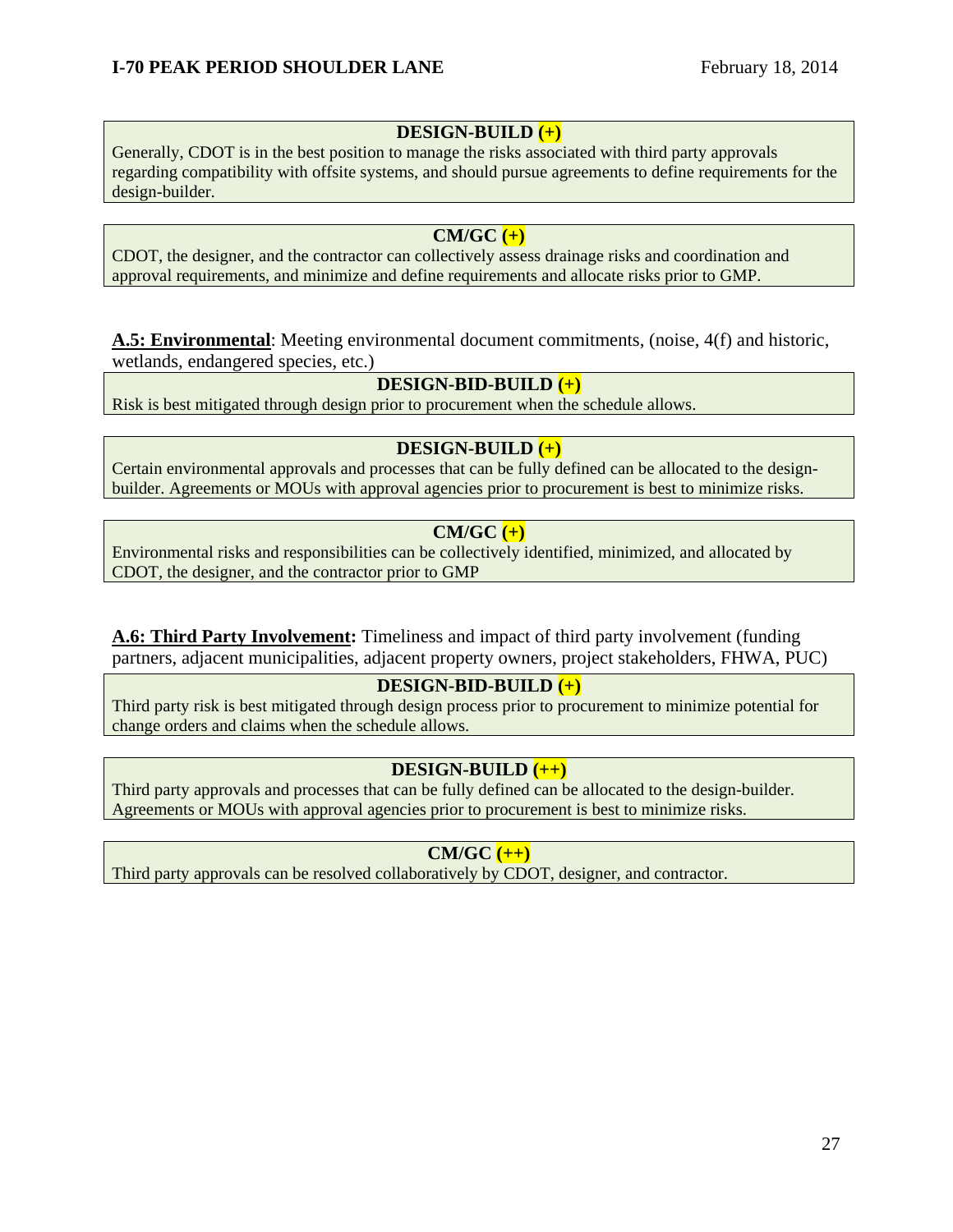| <i>D. GENERAL I KOJECT KIJK CHECKEIJT (KUMS W CONSIGU WACH GSSCSSING FISK)</i><br><b>Environmental Risks</b>                                                                                                                                                                                                                                                                                                                     | <b>External Risks</b>                                                                                                                                                                                                                                                                                                                                                                                                                                 |
|----------------------------------------------------------------------------------------------------------------------------------------------------------------------------------------------------------------------------------------------------------------------------------------------------------------------------------------------------------------------------------------------------------------------------------|-------------------------------------------------------------------------------------------------------------------------------------------------------------------------------------------------------------------------------------------------------------------------------------------------------------------------------------------------------------------------------------------------------------------------------------------------------|
| Delay in review of environmental<br>$\Box$<br>documentation<br>Challenge in appropriate environmental<br>$\Box$<br>documentation<br>Defined and non-defined hazardous waste<br>σ<br>Environmental regulation changes<br>$\Box$<br>Environmental impact statement (EIS) required<br>$\Box$<br>NEPA/ 404 Merger Process required<br>$\Box$<br>Environmental analysis on new alignments<br>$\Box$<br>required                       | Stakeholders request late changes<br>□<br>Influential stakeholders request additional needs<br>$\Box$<br>to serve their own commercial purposes<br>Local communities pose objections<br>$\Box$<br>Community relations<br>$\Box$<br>Conformance with regulations/guidelines/<br>$\Box$<br>design criteria<br>Intergovernmental agreements and jurisdiction<br>σ                                                                                        |
| <b>Third-Party Risks</b>                                                                                                                                                                                                                                                                                                                                                                                                         | <b>Geotechnical and Hazmat Risks</b>                                                                                                                                                                                                                                                                                                                                                                                                                  |
| Unforeseen delays due to utility owner and<br>□<br>third-party<br>Encounter unexpected utilities during<br>□<br>construction<br>Cost sharing with utilities not as planned<br>□<br>Utility integration with project not as planned<br>$\Box$<br>Third-party delays during construction<br>$\Box$<br>Coordination with other projects<br>$\Box$<br>Coordination with other government agencies<br>$\Box$                          | Unexpected geotechnical issues<br>□<br>Surveys late and/or in error<br>$\Box$<br>Hazardous waste site analysis incomplete or in<br>0<br>error<br>Inadequate geotechnical investigations<br>□<br>Adverse groundwater conditions<br>σ<br>Other general geotechnical risks<br>$\Box$                                                                                                                                                                     |
| Right-of-Way/Real Estate Risks                                                                                                                                                                                                                                                                                                                                                                                                   | Design Risks                                                                                                                                                                                                                                                                                                                                                                                                                                          |
| Railroad involvement<br>$\Box$<br>Objections to ROW appraisal take more time<br>σ<br>and/or money<br>Excessive relocation or demolition<br>$\Box$<br><b>Acquisition ROW problems</b><br>$\Box$<br>Difficult or additional condemnation<br>$\Box$<br>Accelerating pace of development in project<br>$\Box$<br>corridor<br>Additional ROW purchase due to alignment<br>$\Box$<br>change                                            | Design is incomplete/ Design exceptions<br>□<br>Scope definition is poor or incomplete<br>□<br>Project purpose and need are poorly defined<br>$\Box$<br>Communication breakdown with project team<br>$\Box$<br>Pressure to delivery project on an accelerated<br>$\Box$<br>schedule<br>Constructability of design issues<br>σ.<br>Project complexity (scope, schedule, objectives,<br>$\Box$<br>cost, and deliverables are not clearly<br>understood) |
| <b>Organizational Risks</b>                                                                                                                                                                                                                                                                                                                                                                                                      | <b>Construction Risks</b>                                                                                                                                                                                                                                                                                                                                                                                                                             |
| Inexperienced staff assigned<br>$\Box$<br>Losing critical staff at crucial point of the<br>$\Box$<br>project<br>Functional units not available or overloaded<br>◻<br>No control over staff priorities<br>$\Box$<br>Lack of coordination/communication<br>$\Box$<br>Local agency issues<br>$\Box$<br>Internal red tape causes delay getting approvals,<br>$\Box$<br>decisions<br>Too many projects/new priority project<br>$\Box$ | Pressure to delivery project on an accelerated<br>□<br>schedule.<br>Inaccurate contract time estimates<br>σ<br>Construction QC/QA issues<br>σ.<br>Unclear contract documents<br>ο.<br>Problem with construction sequencing/staging/<br>α.<br>phasing<br>Maintenance of Traffic/ Work Zone Traffic<br>σ<br>Control                                                                                                                                     |

## *B. GENERAL PROJECT RISK CHECKLIST (items to consider when assessing risk)*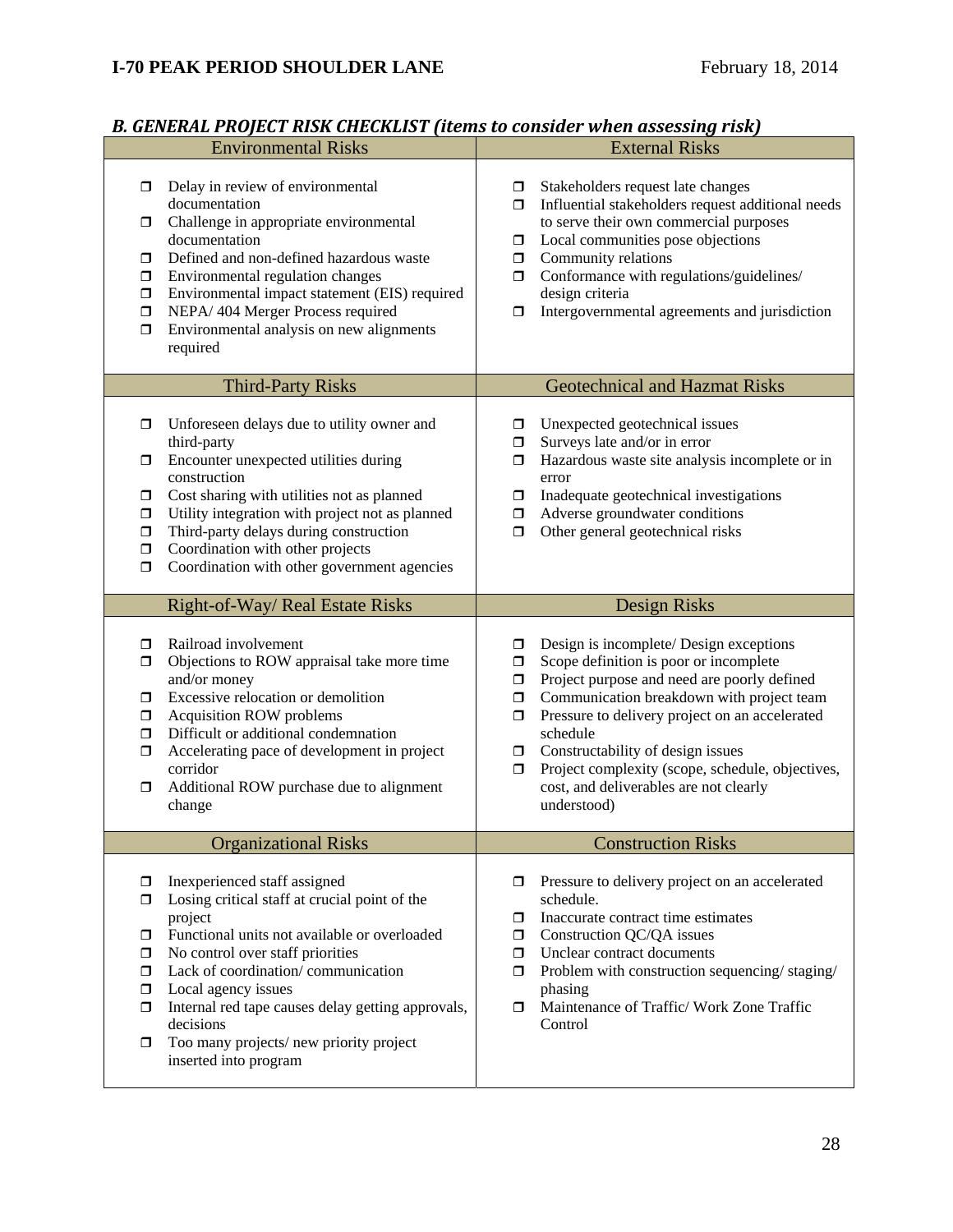|        | <u> IIIethod   - This Section not evaluated</u>                           |        |                                                                                                 |  |
|--------|---------------------------------------------------------------------------|--------|-------------------------------------------------------------------------------------------------|--|
|        | <b>DESIGN-BID-BUILD</b>                                                   |        |                                                                                                 |  |
|        | Opportunities                                                             |        | <b>Obstacles</b>                                                                                |  |
| $\Box$ | Risks managed separately through design, bid,<br>build is expected easier | σ      | Owner accepts risks associated with project<br>complexity (the inability of designer to be all- |  |
| $\Box$ | Risk allocation is most widely understood/used                            |        | knowing about construction) and project                                                         |  |
| □      | Opportunity to avoid or mitigate risk through<br>complete design          | $\Box$ | unknowns<br>Low-bid related risks                                                               |  |
| $\Box$ | Risks related to environmental, railroads, and                            | □      | Potential for misplaced risk through prescriptive                                               |  |
|        | third party involvement are best resolved prior                           |        | specifications                                                                                  |  |
|        | to procurement                                                            | $\Box$ | Innovative risk allocation is difficult to obtain                                               |  |
| $\Box$ | Utilities and ROW best allocated to CDOT and                              | ◘      | Limited industry input in contract risk allocation                                              |  |
|        | mostly addressed prior to procurement to                                  | ◘      | Change order risks can be greater                                                               |  |
|        | minimize potential for claim                                              | ⊓      | Contractor may avoid risks                                                                      |  |
|        | Project can be shelved while resolving risks                              |        |                                                                                                 |  |

## *A. RISK OPPORTUNITIES/OBSTACLES CHECKLIST (relative to each delivery method) – This Section not evaluated*

| <b>DESIGN-BUILD</b> |                                                                                                |                  |                                                                                               |
|---------------------|------------------------------------------------------------------------------------------------|------------------|-----------------------------------------------------------------------------------------------|
|                     | Opportunities                                                                                  |                  | <b>Obstacles</b>                                                                              |
| $\Box$              | Performance specifications can allow for<br>alternative risk allocations to the design builder | $\Box$           | Need a detailed project scope, description etc.,<br>for the RFP to get accurate/comprehensive |
| ⊓<br>Ω              | Risk-reward structure can be better defined<br>Innovative opportunities to allocate risks to   |                  | responses to the RFP (Increased RFP costs may<br>limit bidders)                               |
|                     | different parties (e.g., schedule, means and<br>methods, phasing)                              | $\Box$<br>$\Box$ | Limited time to resolve risks<br>Additional risks allocated to designers for errors           |
| $\Box$              | Opportunity for industry review of risk                                                        |                  | and omissions, claims for change orders                                                       |
| π                   | allocation (draft RFP, ATC processes)<br>Avoid low-bid risk in procurement                     | $\blacksquare$   | Unknowns and associated risks need to be<br>carefully allocated through a well-defined scope  |
| $\Box$              | Contractor will help identify risks related to<br>environmental, railroads, ROW, and utilities | Ω.               | and contract<br>Risks associated with agreements when design is                               |
| $\Box$              | Designers and contractors can work toward                                                      |                  | not completed                                                                                 |
|                     | innovative solutions to, or avoidance of,<br>unknowns                                          | □<br>⊓           | Poorly defined risks are expensive<br>Contractor may avoid risks or drive consultant          |
|                     |                                                                                                |                  | to decrease cost at risk to quality                                                           |

|        | CM/GC                                          |        |                                              |  |
|--------|------------------------------------------------|--------|----------------------------------------------|--|
|        | Opportunities                                  |        | <b>Obstacles</b>                             |  |
| $\Box$ | Contractor can have a better understanding of  | $\Box$ | Lack of motivation to manage small quantity  |  |
|        | the unknown conditions as design progresses    |        | costs                                        |  |
| $\Box$ | Innovative opportunities to allocate risks to  |        | Increase costs for non-proposal items        |  |
|        | different parties (e.g., schedule, means and   |        | Disagreement among Designer-Contractor-      |  |
|        | methods, phasing)                              |        | Owner can put the process at risk            |  |
| ⊓      | Opportunities to manage costs risks through    |        | If GMP cannot be reached, additional low-bid |  |
|        | CM/GC involvement                              |        | risks appear                                 |  |
| □      | Contractor will help identify and manage risk  |        | Limited to risk capabilities of CM/GC        |  |
| σ      | Agency still has considerable involvement with |        | Designer-contractor-agency disagreements can |  |
|        | third parties to deal with risks               |        | add delays                                   |  |
| $\Box$ | Avoids low-bid risk in procurement             |        | Strong agency management is required to      |  |
| $\Box$ | More flexibility and innovation available to   |        | negotiate/optimize risks                     |  |
|        | deal with unknowns early in design process     | □      | Discovery of unknown conditions can drive up |  |
|        |                                                |        | GMP, which can be compounded in phased       |  |
|        |                                                |        | construction                                 |  |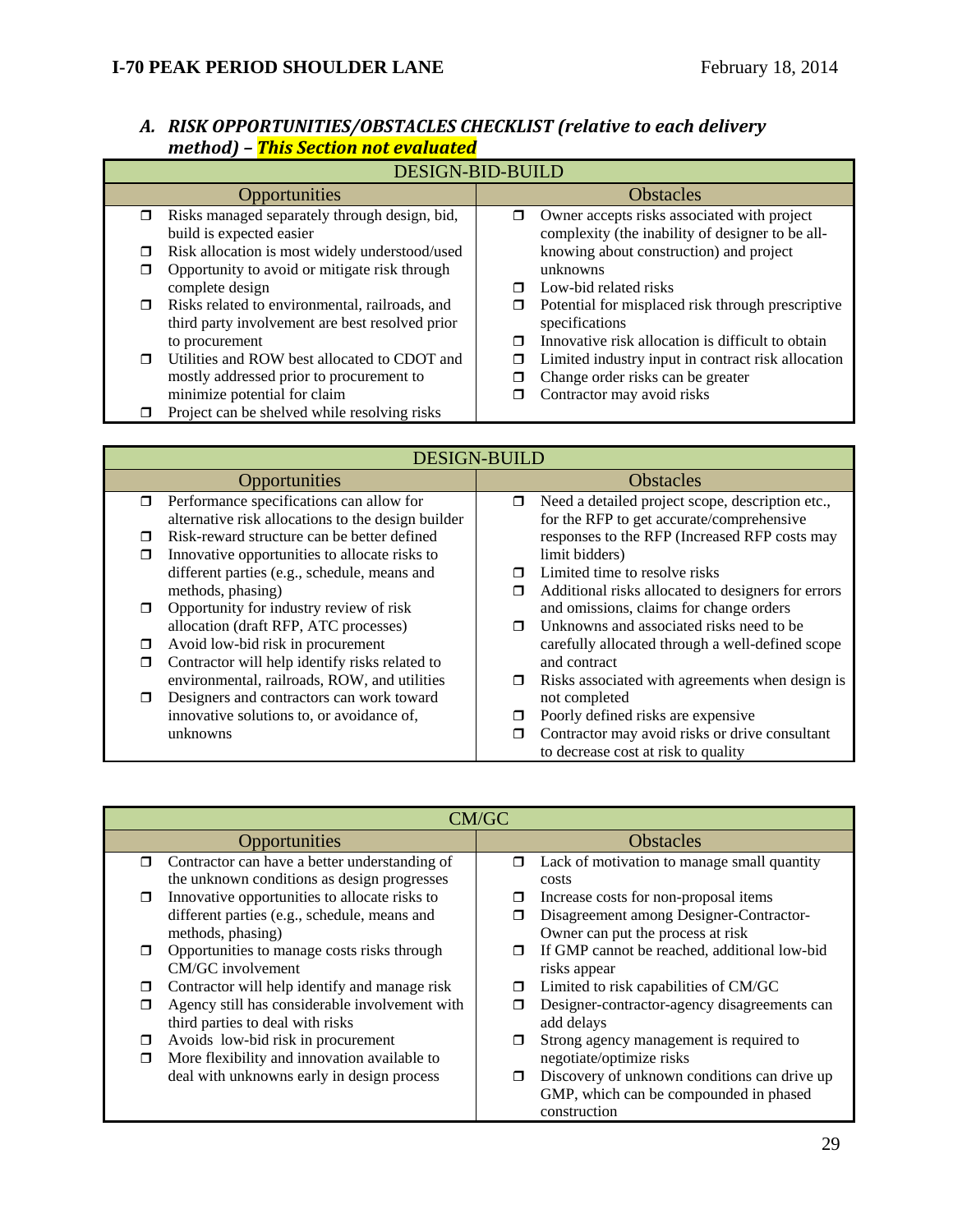## **3) Delivery Schedule Checklist**

| <b>DESIGN-BID-BUILD</b>                     |                                                |  |  |
|---------------------------------------------|------------------------------------------------|--|--|
| Opportunities                               | <b>Obstacles</b>                               |  |  |
| Schedule is more predictable and more       | Requires time to perform a linear design-bid-  |  |  |
| manageable                                  | construction process                           |  |  |
| Milestones can be easier to define          | Design and construction schedules can be       |  |  |
| Projects can more easily be "shelved"       | unrealistic due to lack industry input         |  |  |
| Shortest procurement period                 | Errors in design lead to change orders and     |  |  |
| Elements of design can be advanced prior to | schedule delays                                |  |  |
| permitting, construction, etc.              | Low bid selection may lead to potential delays |  |  |
| Time to communicate/discuss design with     | and other adverse outcomes.                    |  |  |
| stakeholders                                |                                                |  |  |

|        | <b>DESIGN-BUILD</b>                                                                        |   |                                                                                                |  |
|--------|--------------------------------------------------------------------------------------------|---|------------------------------------------------------------------------------------------------|--|
|        | Opportunities                                                                              |   | <b>Obstacles</b>                                                                               |  |
| $\Box$ | Potential to accelerate schedule through parallel<br>design-build process                  | ⊓ | Request for proposal development and<br>procurement can be intensive                           |  |
| ⊓      | Shifting schedule risk to DB team                                                          |   | Undefined events or conditions found after                                                     |  |
|        | Encumbers construction funds more quickly<br>Industry input into design and schedule       |   | procurement, but during design can impact<br>schedule and cost                                 |  |
| ◘      | Fewer chances for disputes between agency and<br>design-builders                           |   | Time required to define technical requirements<br>and expectations through RFP development can |  |
| ⊓      | More efficient procurement of long-lead items                                              |   | be intensive                                                                                   |  |
| ⊓      | Ability to start construction before entire<br>design, ROW, etc. is complete (i.e., phased |   | Time required to gain acceptance of quality<br><del>program</del>                              |  |
|        | design)                                                                                    |   | Requires agency and stakeholder commitments                                                    |  |
| σ      | Allows innovation in resource loading and<br>scheduling by DB team                         |   | to an expeditious review of design                                                             |  |

|             | CM/GC                                                                                                                                                         |        |                                                                                                                                                 |  |
|-------------|---------------------------------------------------------------------------------------------------------------------------------------------------------------|--------|-------------------------------------------------------------------------------------------------------------------------------------------------|--|
|             | Opportunities                                                                                                                                                 |        | <b>Obstacles</b>                                                                                                                                |  |
| $\Box$      | Ability to start construction before entire<br>design, ROW, etc. is complete (i.e., phased                                                                    | $\Box$ | Potential for not reaching GMP and substantially<br>delaying schedule                                                                           |  |
| □<br>$\Box$ | design)<br>More efficient procurement of long-lead items<br>Early identification and resolution of design<br>and construction issues (e.g., utility, ROW, and | □      | GMP negotiation can delay the schedule<br>Designer-contractor-agency disagreements can<br>add delays<br>Strong agency management is required to |  |
| $\Box$      | earthwork)<br>Can provide a shorter procurement schedule<br>than DB                                                                                           |        | control schedule                                                                                                                                |  |
| $\Box$      | Team involvement for schedule optimization                                                                                                                    |        |                                                                                                                                                 |  |
| $\Box$      | Continuous constructability review and VE                                                                                                                     |        |                                                                                                                                                 |  |
| Ω           | Maintenance of Traffic improves with<br>contractor inputs                                                                                                     |        |                                                                                                                                                 |  |
| □           | Contractor input for phasing, constructability<br>and traffic control may reduce overall schedule                                                             |        |                                                                                                                                                 |  |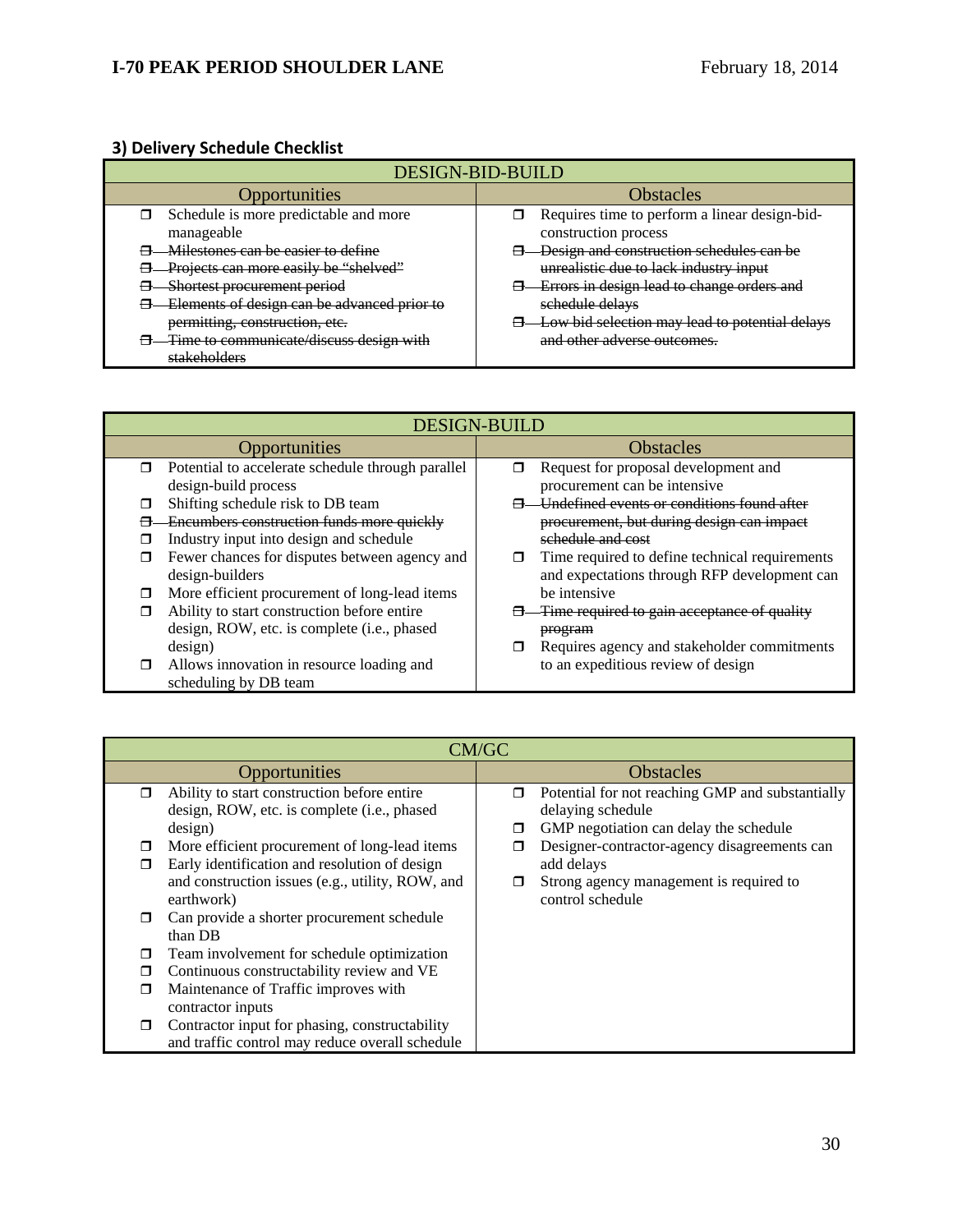## **4) Cost Checklist**

| <b>DESIGN-BID-BUILD</b>                                                                         |                                                                                                                                            |  |  |
|-------------------------------------------------------------------------------------------------|--------------------------------------------------------------------------------------------------------------------------------------------|--|--|
| <b>Opportunities</b>                                                                            | <b>Obstacles</b>                                                                                                                           |  |  |
| Competitive bidding provides a low cost<br>σ.<br>construction to a fully defined scope of work  | Cost accuracy is limited until design is<br>completed                                                                                      |  |  |
| Increase certainty about cost estimates<br>Construction costs are contractually set before<br>◻ | Construction costs are not locked in until design<br>is 100% complete.                                                                     |  |  |
| construction begins                                                                             | Cost reductions due to contractor innovation and<br>constructability is difficult to obtain<br>More potential of cost change orders due to |  |  |
|                                                                                                 | owner design responsibility                                                                                                                |  |  |

| <b>DESIGN-BUILD</b>                                                                                |                                                                                   |  |
|----------------------------------------------------------------------------------------------------|-----------------------------------------------------------------------------------|--|
| Opportunities                                                                                      | <b>Obstacles</b>                                                                  |  |
| Contractor input into design should moderate<br>cost                                               | Risks related to design build, lump sum cost                                      |  |
| Design builder collaboration and ATCs can<br>provide a cost-efficient response to project<br>goals | without 100% design complete, can compromise<br>financial success of the project. |  |
| Costs are contractually set early in design<br>process with design-build proposal                  |                                                                                   |  |
| Allows a variable scope bid to match a fixed<br>budget                                             |                                                                                   |  |
| Potential lower average cost growth<br>Funding can be obligated in a very short<br>timeframe       |                                                                                   |  |

| CM/GC                                                                                                 |                                                                                          |  |
|-------------------------------------------------------------------------------------------------------|------------------------------------------------------------------------------------------|--|
| Opportunities                                                                                         | <b>Obstacles</b>                                                                         |  |
| Owner/designer/contractor collaboration to<br>⊓<br>reduce project risk can result in lowest project   | Non-competitive negotiated GMP introduces<br>price risk                                  |  |
| costs.                                                                                                | Difficulty in GMP negotiation introduces some                                            |  |
| Early contractor involvement can result in cost<br>savings through VE and constructability            | risk that GMP will not be successfully executed<br>requiring aborting the CM/GC process. |  |
| Cost will be known earlier when compared to<br>⊓<br><b>DBB</b>                                        | Paying for contractors involvement in the design<br>phase may increase total cost        |  |
| Integrated design/construction process can<br>provide a cost efficient strategies to project<br>goals |                                                                                          |  |
| Can provide a cost efficient response to the<br>project goals                                         |                                                                                          |  |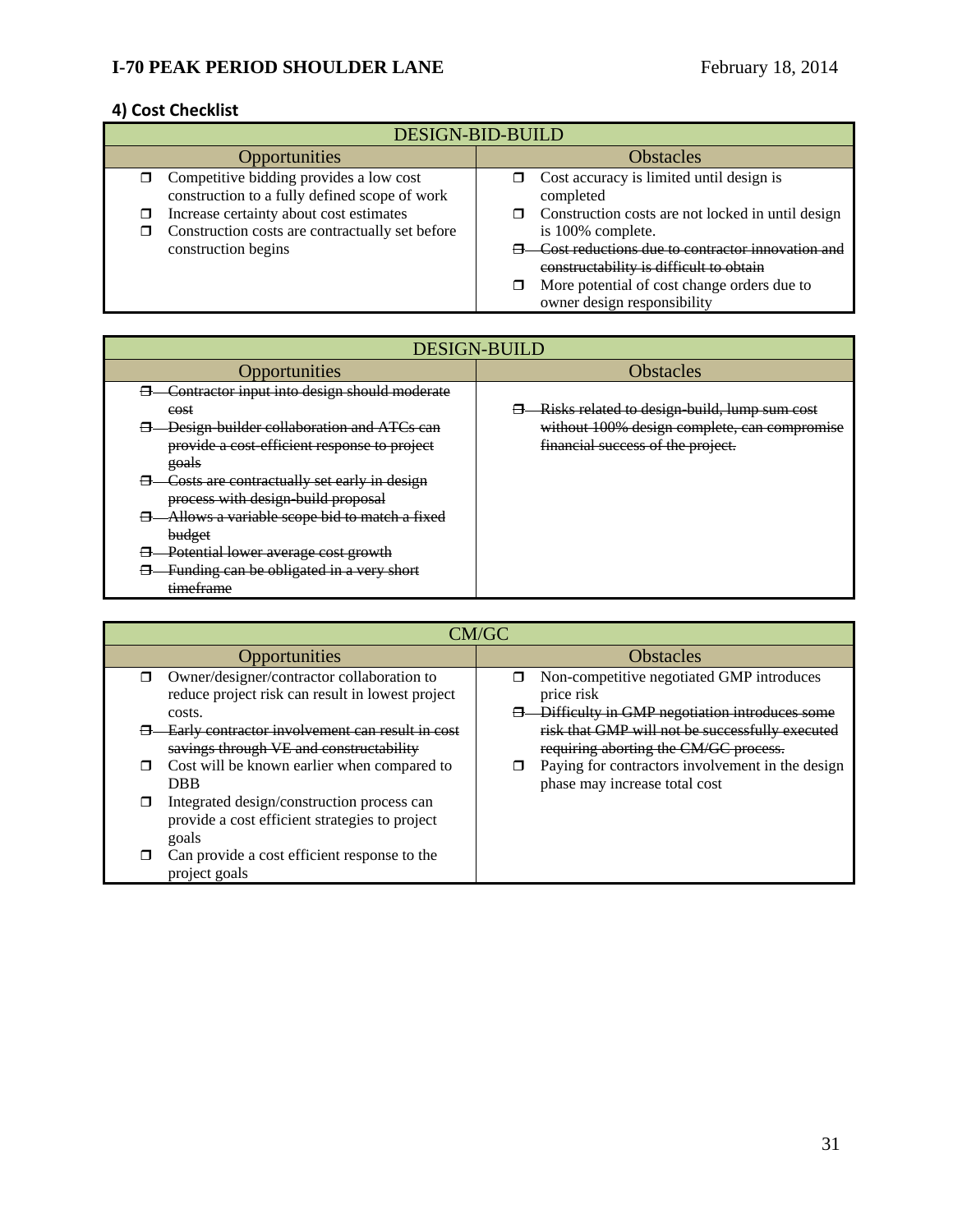## **5) Level of Design Checklist**

| DESIGN-BID-BUILD                                                                                                                                                                                                                                                                                                                             |                                                                                                                                                                                                                                                                                |  |
|----------------------------------------------------------------------------------------------------------------------------------------------------------------------------------------------------------------------------------------------------------------------------------------------------------------------------------------------|--------------------------------------------------------------------------------------------------------------------------------------------------------------------------------------------------------------------------------------------------------------------------------|--|
| Opportunities                                                                                                                                                                                                                                                                                                                                | <b>Obstacles</b>                                                                                                                                                                                                                                                               |  |
| 00% design by owner<br>Agency has complete control over the design<br>(can be beneficial when there is one specific<br>solution for a project)<br>Project/scope can be developed through design<br>The scope of the project is well defined through<br>⊓<br>complete plans and contract documents<br>Well-known process to the industry<br>┑ | Owner design errors can result in a higher<br>number of change orders, claims, etc.<br>Minimizes competitive innovation opportunities<br>Can reduce the level of constructability since the<br>contractor is not bought into the project until<br>after the design is complete |  |

| <b>DESIGN-BUILD</b>                             |                                                   |  |
|-------------------------------------------------|---------------------------------------------------|--|
| Opportunities                                   | <b>Obstacles</b>                                  |  |
| Design advanced by the owner to level           | Must have very clear definitions and              |  |
| necessary to precisely define the contract      | requirements in the RFP because it is the basis   |  |
| requirements and properly allocate risk         | for the contract                                  |  |
| Does not require much design to be completed    | If design is too far advanced it will limit the   |  |
| before awarding project to the design builder   | advantages of design build                        |  |
| (between - 10% 30% complete)                    | Potential for lacking or missing scope definition |  |
| Contractor involvement in early design, which   | if RFP not carefully developed                    |  |
| improves constructability and innovation        | Over utilizing performance specifications to      |  |
| Plans do not have to be as detailed because the | enhance innovation can risk quality through       |  |
| design builder is bought into the project early | reduced technical requirements                    |  |
| in the process and will accept design           | Less agency control over the design               |  |
| responsibility                                  | Can create project less standardized designs      |  |
|                                                 | across agency as a whole                          |  |

| CM/GC                                                                                                                                                                                                                                                         |                                                                                                                                                                                                                                             |  |
|---------------------------------------------------------------------------------------------------------------------------------------------------------------------------------------------------------------------------------------------------------------|---------------------------------------------------------------------------------------------------------------------------------------------------------------------------------------------------------------------------------------------|--|
| Opportunities                                                                                                                                                                                                                                                 | <b>Obstacles</b>                                                                                                                                                                                                                            |  |
| Can utilize a lower level of design prior to<br>$\Box$<br>selecting a contractor then collaboratively<br>advance design with owner, designer and<br>contractor<br>Contractor involvement in early design<br>improves constructability<br>CDOT controls design | Teaming and communicating concerning design<br>can cause disputes<br>Three party process can slow progression of<br>design<br>If design is too far advanced it will limit the<br>advantages of CMGC or could require design<br>backtracking |  |
| Design can be used for DBB if the price is not<br>successfully negotiated.<br>Design can be responsive to risk minimization                                                                                                                                   |                                                                                                                                                                                                                                             |  |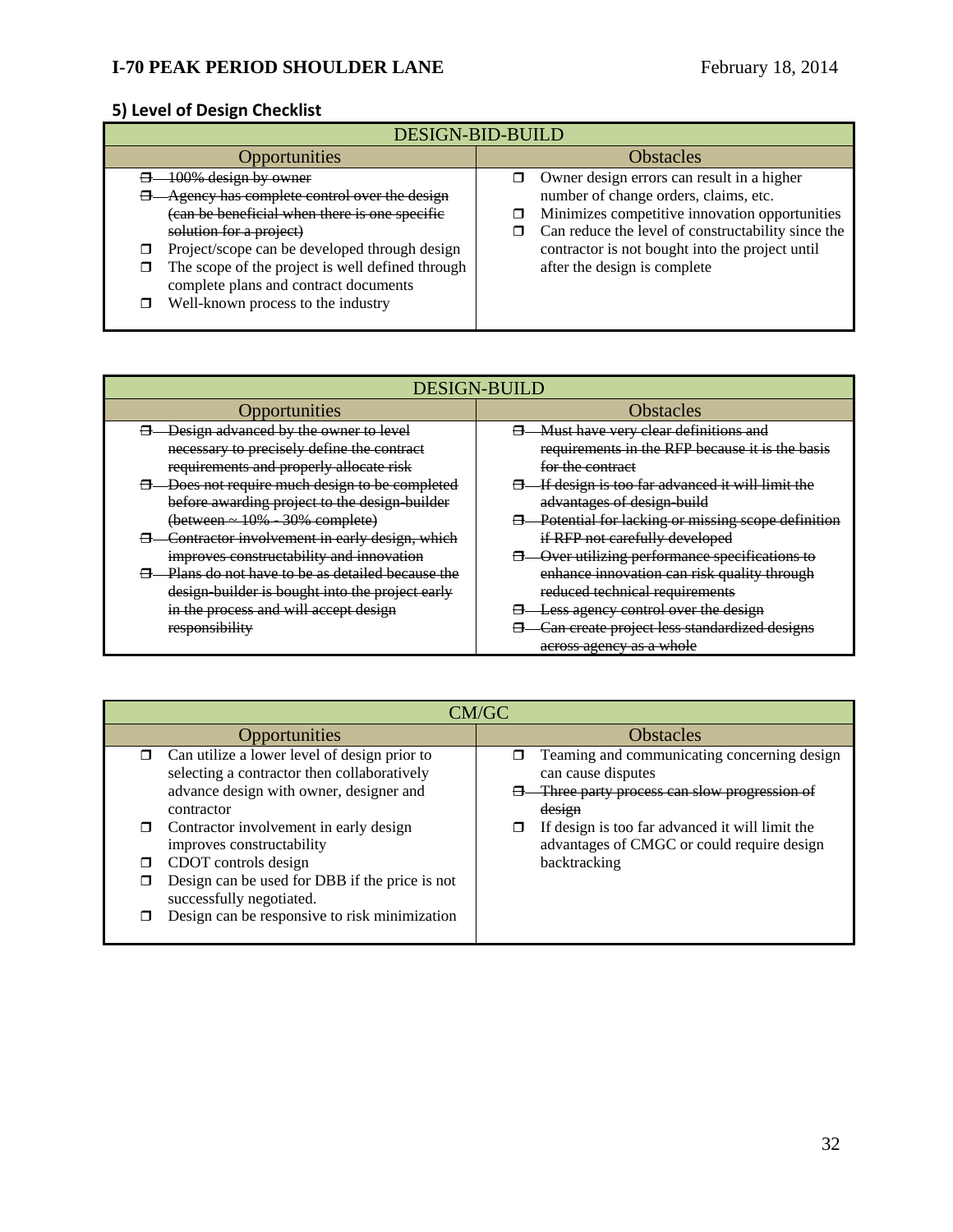# **6) Staff Experience/Availability Checklist**

| <b>DESIGN-BID-BUILD</b>                                                                                                                                       |                                                                                                                                                                                                                     |  |
|---------------------------------------------------------------------------------------------------------------------------------------------------------------|---------------------------------------------------------------------------------------------------------------------------------------------------------------------------------------------------------------------|--|
| <b>Opportunities</b>                                                                                                                                          | <b>Obstacles</b>                                                                                                                                                                                                    |  |
| Agency, contractors and consultants have high<br>level of experience with the traditional system<br>Designers can be more interchangeable<br>between projects | Can require a high level of agency staffing of<br>technical resources<br>Staff's responsibilities are spread out over a<br>longer design period<br>Can require staff to have full breadth of<br>technical expertise |  |

| <b>DESIGN-BUILD</b>                                                     |                                                                                                                                                                                                                                            |  |
|-------------------------------------------------------------------------|--------------------------------------------------------------------------------------------------------------------------------------------------------------------------------------------------------------------------------------------|--|
| Opportunities                                                           | <b>Obstacles</b>                                                                                                                                                                                                                           |  |
| Less agency staff required due to the sole<br>σ.<br>source nature of DB | $\Box$ Limitation of availability of staff with skills,<br>knowledge and personality to manage DB                                                                                                                                          |  |
| Opportunity to grow agency staff by learning a<br>◘<br>new process      | projects<br>Existing staff may need additional training to<br>address their changing roles<br>□ Need to "mass" agency management and<br>technical resources at critical points in process<br>(i.e., RFP development, design reviews, etc.) |  |

| CM/GC                                                                                                                                                                                              |                                                                                                                                                                                                                                                                                                                          |  |
|----------------------------------------------------------------------------------------------------------------------------------------------------------------------------------------------------|--------------------------------------------------------------------------------------------------------------------------------------------------------------------------------------------------------------------------------------------------------------------------------------------------------------------------|--|
| <b>Opportunities</b>                                                                                                                                                                               | <b>Obstacles</b>                                                                                                                                                                                                                                                                                                         |  |
| Agency can improve efficiencies by having<br>more project managers on staff rather than<br>specialized experts<br>Smaller number of technical staff required<br>through use of consultant designer | Strong committed owner project management is<br>important to success<br>Limitation of availability of staff with skills,<br>knowledge and personality to manage CMGC<br>projects<br>Existing staff may need additional training to<br>address their changing roles<br>Agency must learn how to negotiate GMP<br>projects |  |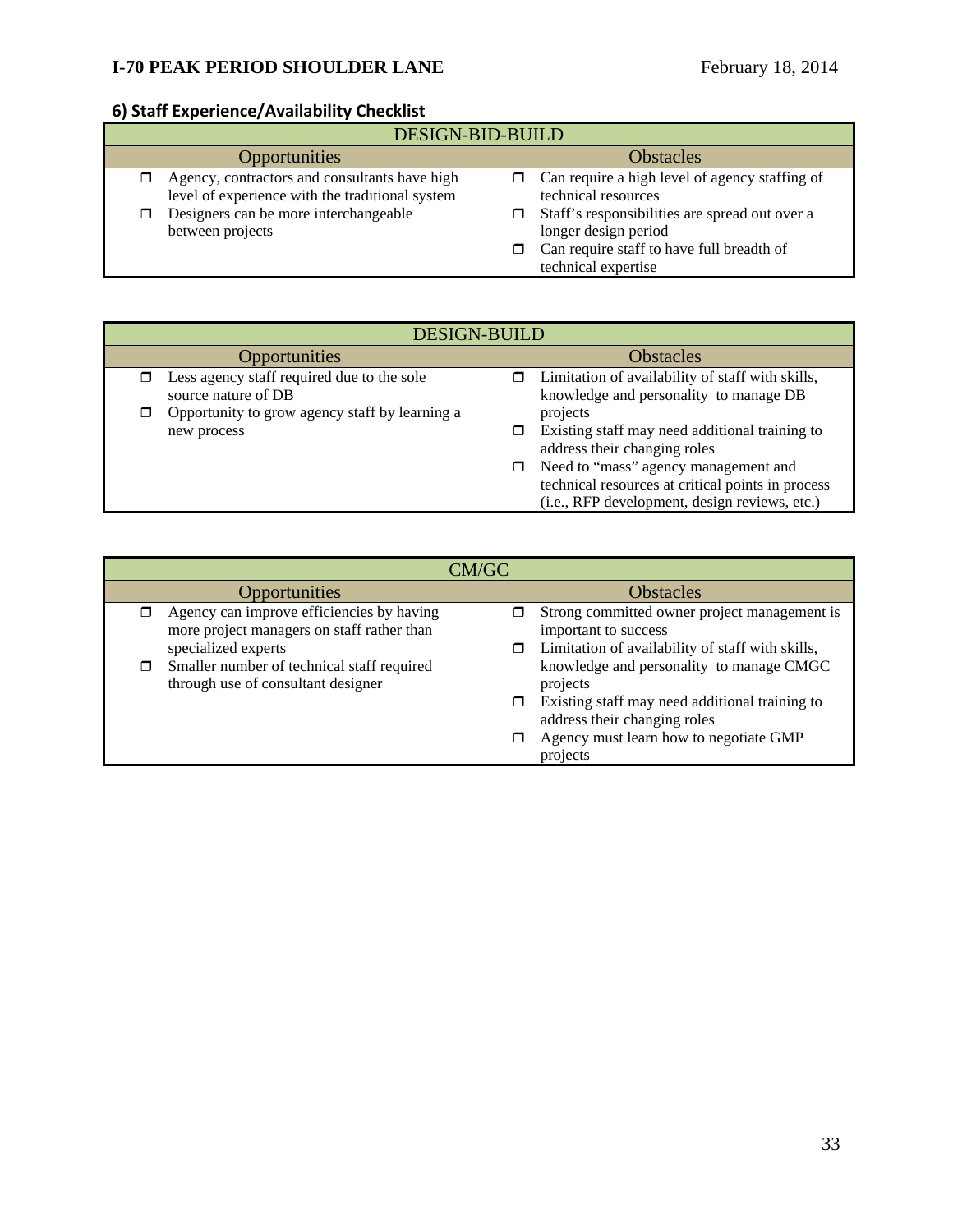# **7) Level of Oversight and Control Checklist**

| <b>DESIGN-BID-BUILD</b> |                                               |                  |                                             |
|-------------------------|-----------------------------------------------|------------------|---------------------------------------------|
|                         | Opportunities                                 | <b>Obstacles</b> |                                             |
|                         | Full owner control over a linear design and   |                  | Requires a high-level of oversight          |
|                         | construction process                          |                  | Increased likelihood of claims due to owner |
|                         | Oversight roles are well understood           |                  | design responsibility                       |
|                         | Contract documents are typically completed in | σ                | Limited control over an integrated          |
|                         | a single package before construction begins   |                  | design/construction process                 |
|                         | Multiple checking points through three linear |                  |                                             |
|                         | phases: design-bid-build                      |                  |                                             |
|                         | Maximum control over design                   |                  |                                             |

| <b>DESIGN-BUILD</b>                           |                                                  |  |
|-----------------------------------------------|--------------------------------------------------|--|
| Opportunities                                 | <b>Obstacles</b>                                 |  |
| A single entity responsibility during project | Can require high level of design oversight       |  |
| design and construction                       | Can require high level of quality assurance<br>⊓ |  |
| Continuous execution of design and build      | oversight                                        |  |
| Getting input from construction to enhance    | Limitation on staff with DB oversight<br>$\Box$  |  |
| constructability and innovation               | experience                                       |  |
| Overall project planning and scheduling is    | Less owner control over design                   |  |
| established by one entity                     | Control over design relies on proper             |  |
|                                               | development of technical requirements            |  |

| CM/GC                                                                         |                                                            |  |
|-------------------------------------------------------------------------------|------------------------------------------------------------|--|
| <b>Opportunities</b>                                                          | <b>Obstacles</b>                                           |  |
| Preconstruction services are provided by the<br>construction manager          | Agency must have experienced staff to oversee<br>the CM/GC |  |
| Getting input from construction to enhance<br>constructability and innovation | Higher level of cost oversight required                    |  |
| Provides owner control over an integrated<br>design/construction process      |                                                            |  |